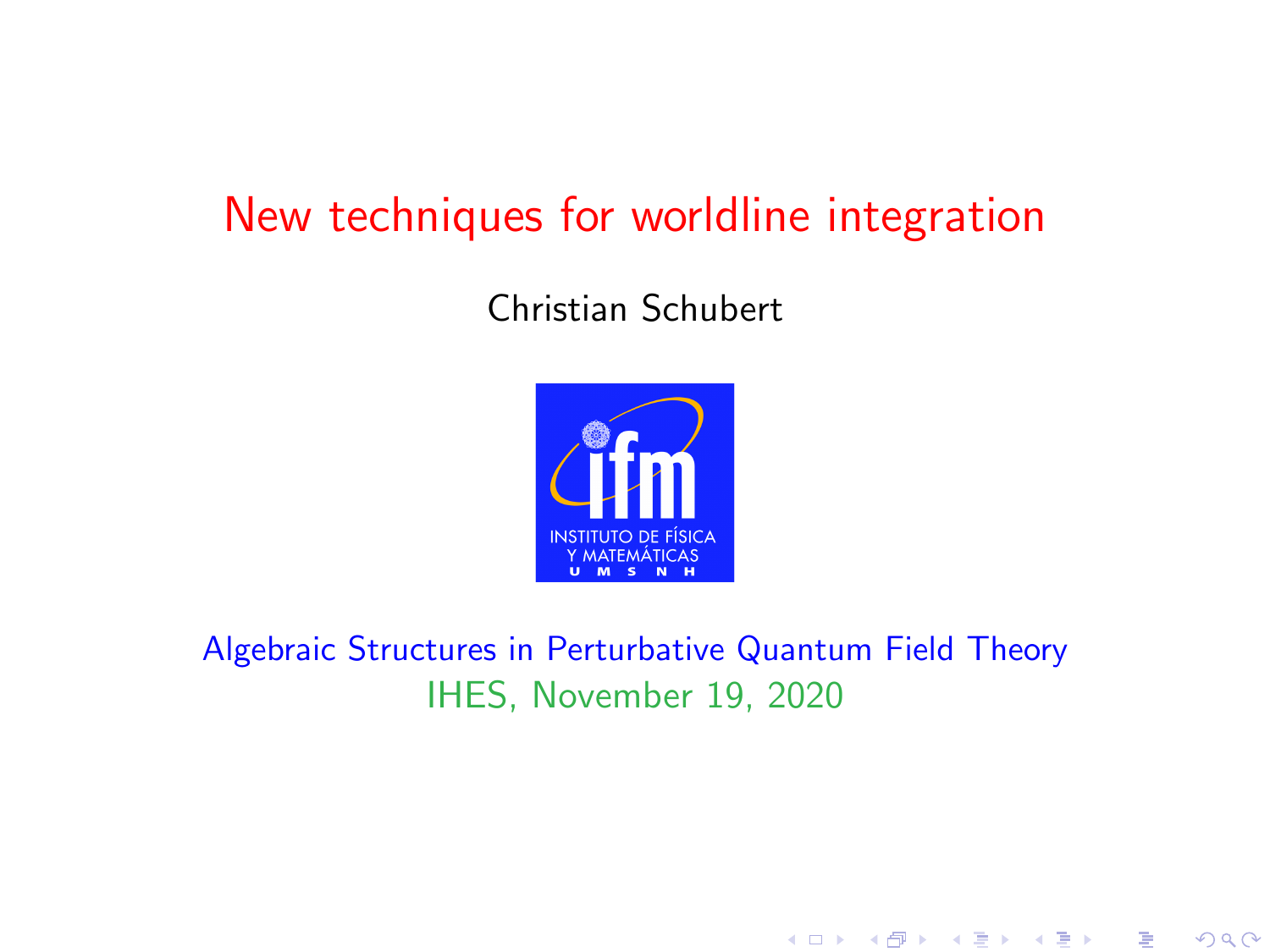Worldline path integral representation of scalar QED

R.P. Feynman, PR 80, (1950) 440 Green's function for the operator  $-(\partial + ieA)^2 + m^2$ 

$$
D^{xx'}[A] \equiv \langle x | \frac{1}{-(\partial + ieA)^2 + m^2} | x' \rangle
$$

We work with euclidean conventions, defined by starting in Minkowski space with  $(- + + +)$  and performing a Wick rotation

$$
E = k^0 \rightarrow ik_4
$$
  

$$
t = x^0 \rightarrow ix_4
$$

 $\sqrt{m}$   $\rightarrow$   $\sqrt{m}$   $\rightarrow$   $\sqrt{m}$ 

Ξ

 $\Omega$ 

We will also set  $\hbar = c = 1$ .

<span id="page-1-0"></span>2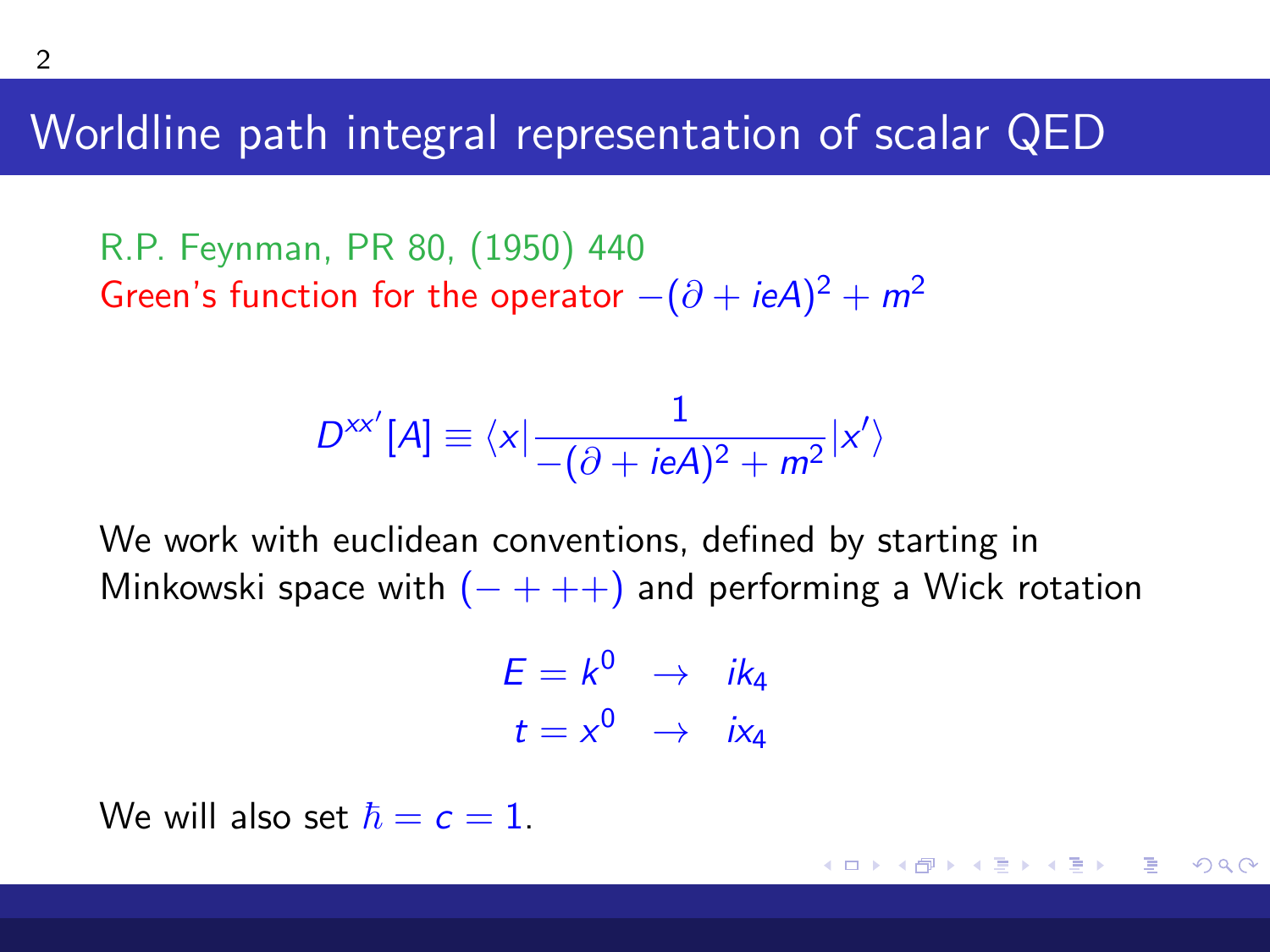# Worldline representation of the propagator<br>Morldline representation of the propagator

<span id="page-2-0"></span>We exponentiate the denominator using a Schwinger proper-time parameter  $T$ : " ) τi "N

$$
D^{xx'}[A] = \langle x | \int_0^\infty dT \exp\left[-T(-(\partial + ieA)^2 + m^2)\right]|x'\rangle
$$
  
= 
$$
\int_0^\infty dT \, e^{-m^2T} \int_{x(0)=x'}^{x(T)=x} Dx(\tau) \, e^{-\int_0^T d\tau \left(\frac{1}{4}x^2 + ie\dot{x} \cdot A(x(\tau))\right)}
$$

Expanding the field in  $N$  plane waves,  $T$  a representation of the multi-photon compton scattering diagram as depicted in FIG. 2 (to get  $\frac{1}{2}$   $\frac{1}{2}$   $\frac{1}{2}$   $\frac{1}{2}$   $\frac{1}{2}$   $\frac{1}{2}$   $\frac{1}{2}$   $\frac{1}{2}$   $\frac{1}{2}$   $\frac{1}{2}$   $\frac{1}{2}$   $\frac{1}{2}$   $\frac$ 

$$
A^\mu(\mathsf{x}(\tau)) = \sum_{i=1}^N \, \varepsilon_i^\mu \, \mathrm{e}^{i k_i \cdot \mathsf{x}(\tau)}
$$

and Fourier transforming the endpoints we get the "photon-dressed propagator",

$$
p \longrightarrow \sum_{n=1}^{k_1} \sum_{r=1}^{k_2} \sum_{r=1}^{k_3} \cdots \sum_{r=1}^{k_N} p^r
$$

FIG. 3: Multi-photon Compton-scatteri[ng](#page-1-0) [d](#page-1-0)[iag](#page-3-0)[ra](#page-1-0)[m.](#page-2-0)

ミト  $\rightarrow$   $\equiv$   $\rightarrow$  Ε

 $\Omega$ 

configuration space: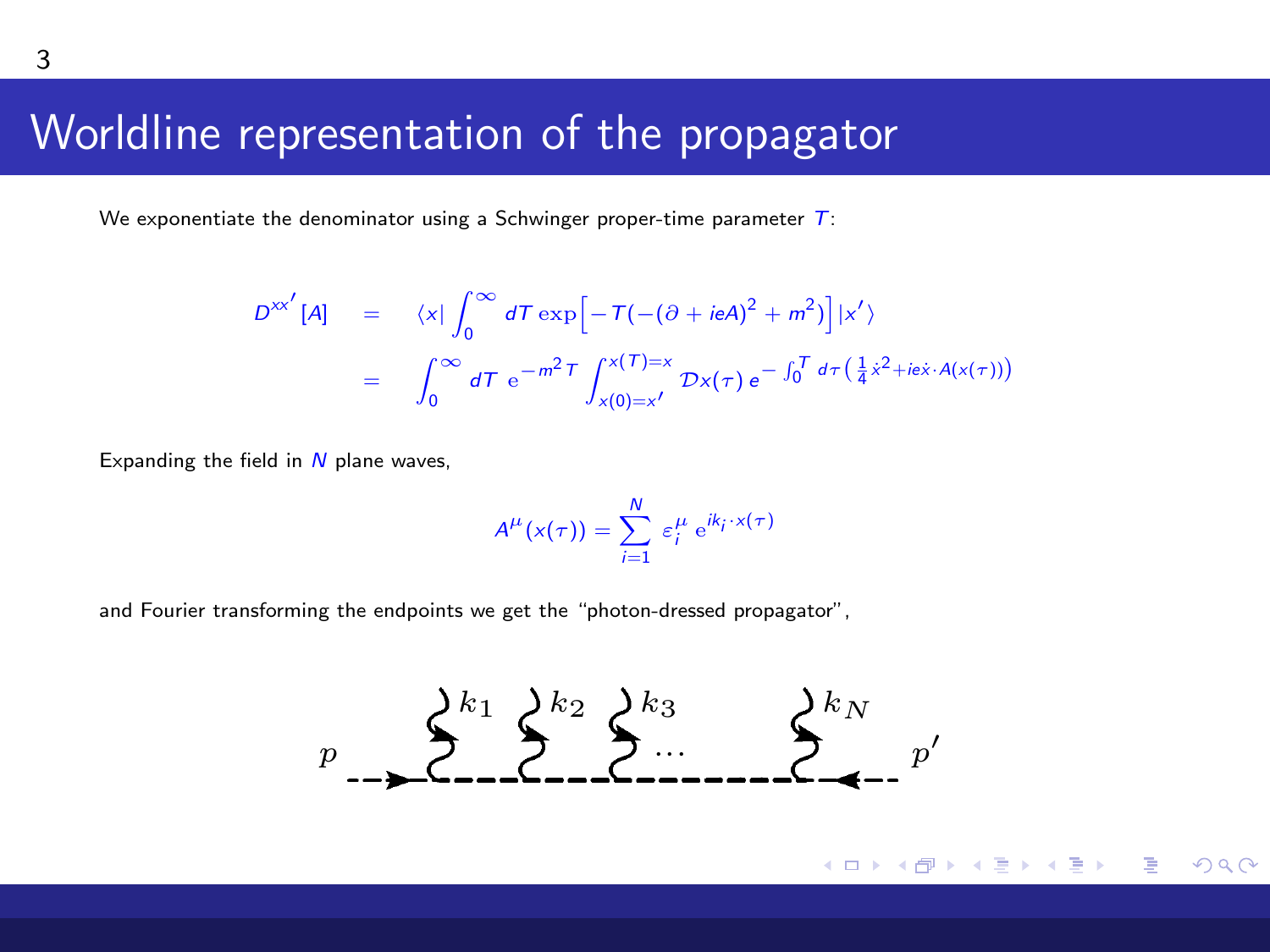#### <span id="page-3-0"></span>Worldline representation of the effective action

Similarly for the one-loop effective action:

$$
\Gamma[A] = -\text{Tr}\ln\left[-(\partial + ieA)^2 + m^2\right]
$$
  
= 
$$
\int_0^\infty \frac{dT}{T} \text{Tr}\exp\left[-T(-(\partial + ieA)^2 + m^2)\right]
$$
  
= 
$$
\int_0^\infty \frac{dT}{T} e^{-m^2 T} \int_{x(0)=x(T)} Dx(\tau) e^{-\int_0^T d\tau \left(\frac{1}{4}x^2 + ie\tau \cdot A(x(\tau))\right)}
$$

Expanding the field in  $N$  plane waves,

$$
A^{\mu}(x(\tau)) = \sum_{i=1}^{N} \varepsilon_i^{\mu} e^{ik_i \cdot x(\tau)}
$$

 $299$ 

ŧ.

メロメメ 倒 メメ ミメメ ヨメ

one gets the one-loop  $N$  - photon amplitudes.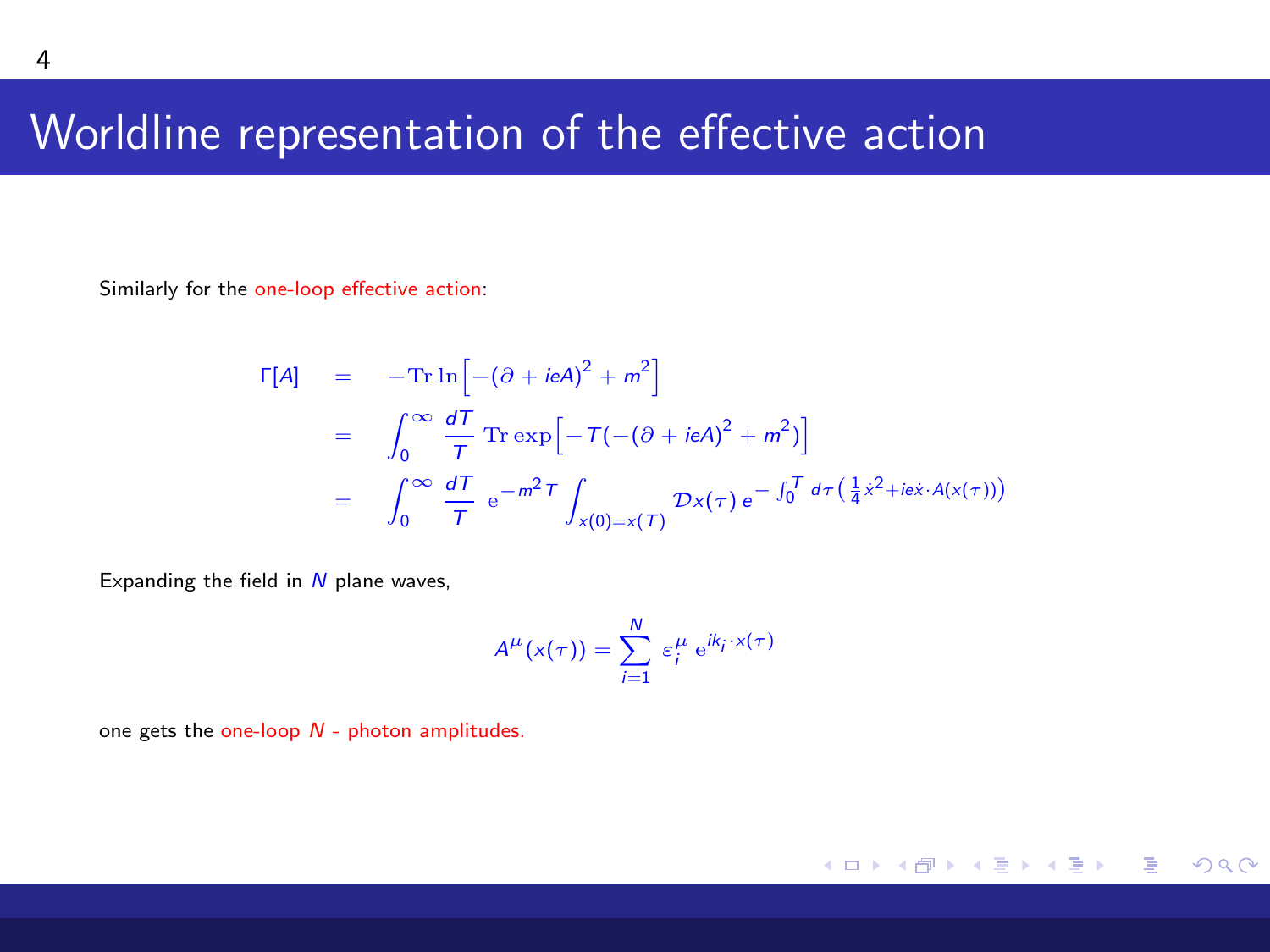Higher order QED processes

Arbitrary QED processes can be constructed from these building blocks by sewing:



ミト ∢ 로 ▶ : 로 : ◆ 9 Q O

**≮ロ ▶ ⊀ 伊 ▶ ⊀**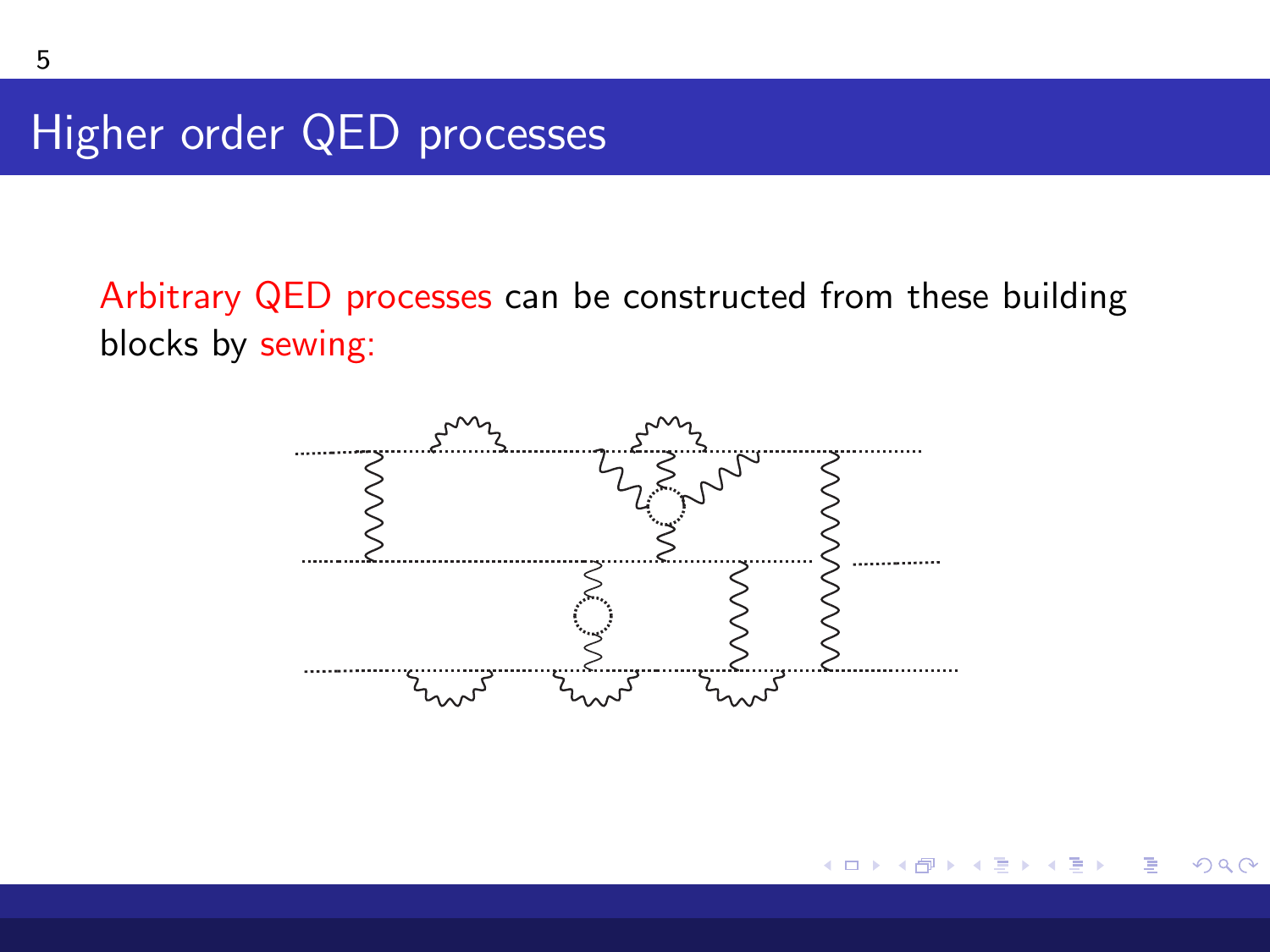#### From scalar to spinor QED

R.P. Feynman, PR 84 (1951) 108 (Spinor QED)

Add global factor of  $-\frac{1}{2}$  and *spin factor* Spin[x, A],

$$
\text{Spin}[x, A] = \text{tr}_{\Gamma} \mathcal{P} \exp \left[ \frac{i}{4} e \left[ \gamma^{\mu}, \gamma^{\nu} \right] \int_{0}^{T} d\tau F_{\mu\nu}(x(\tau)) \right]
$$

Modern way: Replace spin factor by a Grassmann path integral (E.S. Fradkin, NPB 76 (1966) 588)

$$
\text{Spin}[x, A] \to \int \mathcal{D}\psi(\tau) \, \exp\bigg[ -\int_0^T d\tau \bigg( \frac{1}{2} \psi \cdot \dot{\psi} - ie\psi^\mu F_{\mu\nu} \psi^\nu \bigg) \bigg]
$$

$$
\psi(\tau_1)\psi(\tau_2) = -\psi(\tau_2)\psi(\tau_1)
$$
  

$$
\psi(\mathcal{T}) = -\psi(0)
$$

K ロ ▶ K @ ▶ K 할 ▶ K 할 ▶ ( 할 ) 1000

#### Advantages of the Grassmann approach:



Removal of the path ordering.

2 Uncovers a supersymmetry between the orbital and spin degrees of freedom of the electron.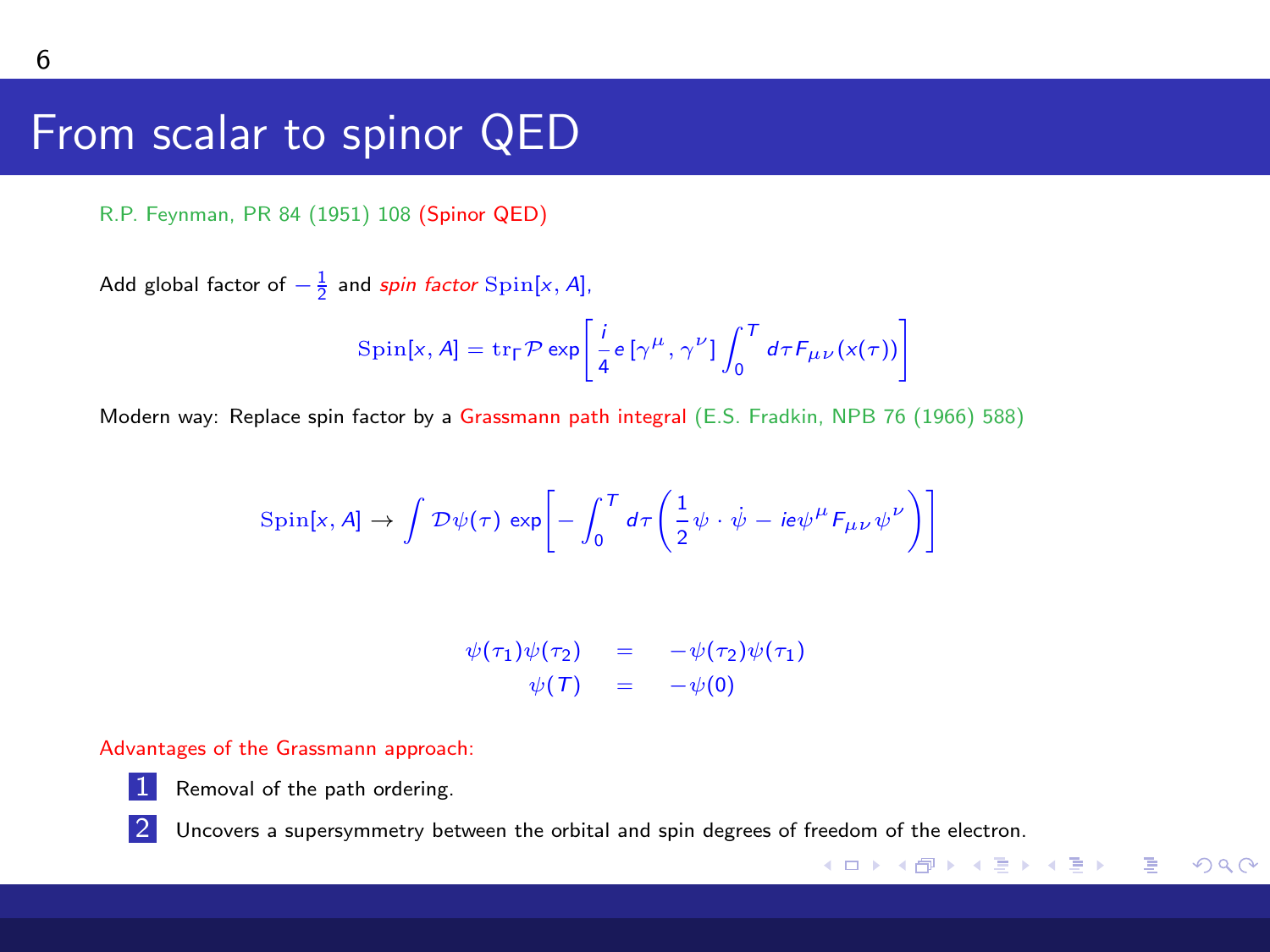#### <span id="page-6-0"></span>String-inspired treatment of the worldline path integral

Polyakov 1987, Bern and Kosower 1991, Strassler 1992: Perturbative approach to the evaluation of worldline path integrals using worldline Green's functions  $G(\tau_1, \tau_2)$ ,  $G_F(\tau_1, \tau_2)$ 

$$
\langle x^{\mu}(\tau_1) x^{\nu}(\tau_2) \rangle = -G(\tau_1, \tau_2) \delta^{\mu\nu}
$$

$$
G(\tau_1, \tau_2) = |\tau_1 - \tau_2| - \frac{(\tau_1 - \tau_2)^2}{T}
$$

 $\langle \psi^{\mu}(\tau_1) \psi^{\nu}(\tau_2) \rangle = G_F(\tau_1, \tau_2) \delta^{\mu \nu}$  $G_F(\tau_1, \tau_2) = \text{sign}(\tau_1 - \tau_2)$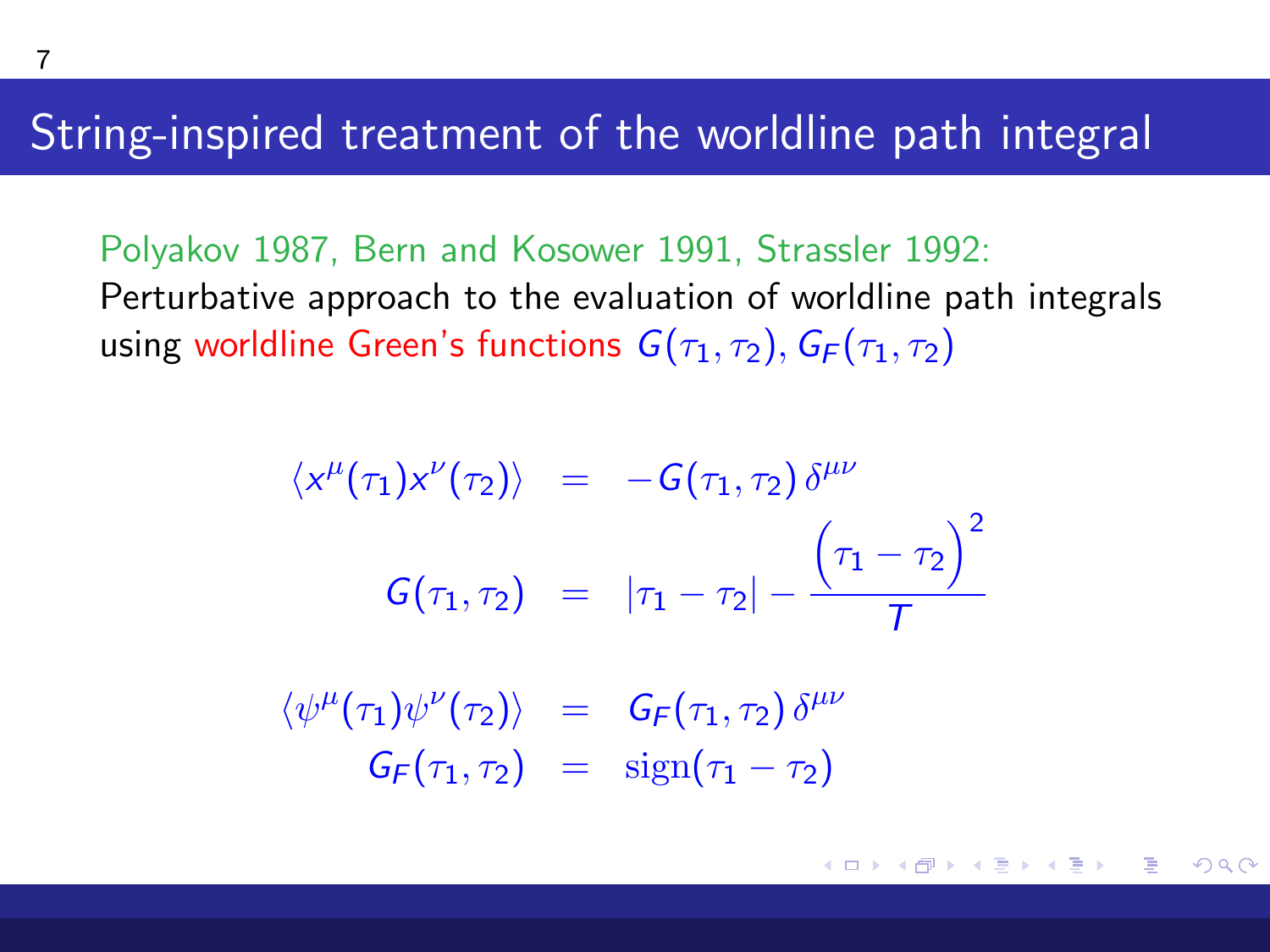## QED photon amplitudes

Scalar QED, one loop:

$$
\Gamma[A] = \int_0^\infty \frac{dT}{T} e^{-m^2 T} \int \mathcal{D}x \exp\left[-\int_0^T d\tau \left(\frac{1}{4}\dot{x}^2 + ieA_\mu \dot{x}^\mu\right)\right]
$$

$$
\exp\left[-\int_0^T d\tau \, i e A_\mu \dot{x}^\mu\right] = \sum_{N=0}^\infty \frac{(-ie)^N}{N!} \prod_{i=0}^N \int_0^T d\tau_i \bigg[ \dot{x}^\mu(\tau_i) A_\mu(x(\tau_i)) \bigg]
$$

Expand the field in  $N$  plane waves,

$$
A^{\mu}(x(\tau)) = \sum_{i=1}^{N} \varepsilon_i^{\mu} e^{ik_i \cdot x(\tau)}
$$

and pick out the term containing every  $\varepsilon_i$  o[nce](#page-6-0).  $E^*$  = 990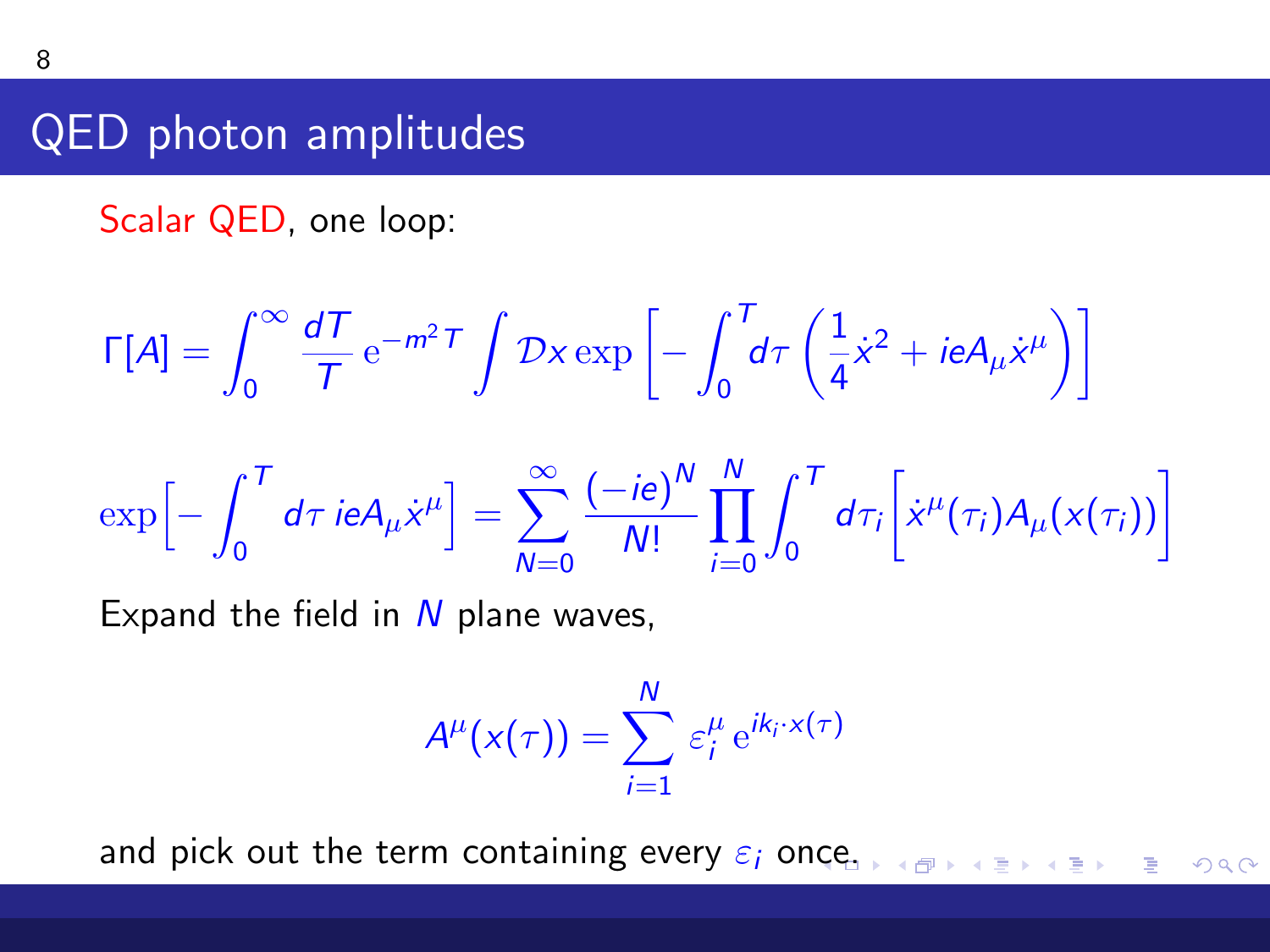$$
\Gamma[\{k_i,\varepsilon_i\}] = (-ie)^N \int \frac{dT}{T} e^{-m^2 T} \int \mathcal{D}x \, V_{\text{scal}}^A[k_1,\varepsilon_1] \dots V_{\text{scal}}^A[k_N,\varepsilon_N] e^{-\int_0^T d\tau \frac{\dot{x}^2}{4}}
$$

 $V_{\text{scal}}^A$  denotes the same photon vertex operator as is used in string perturbation theory,

$$
V_{\text{scal}}^A[k,\varepsilon] = \int_0^T d\tau \, \varepsilon \cdot \dot{x}(\tau) \, \mathrm{e}^{ikx(\tau)}
$$

The zero mode  $x_0 = \frac{1}{\overline{T}} \int_0^T d\tau x(\tau)$  factors out and produces the momentum conservation factor  $(2\pi)^D\delta(\sum k_i)$ .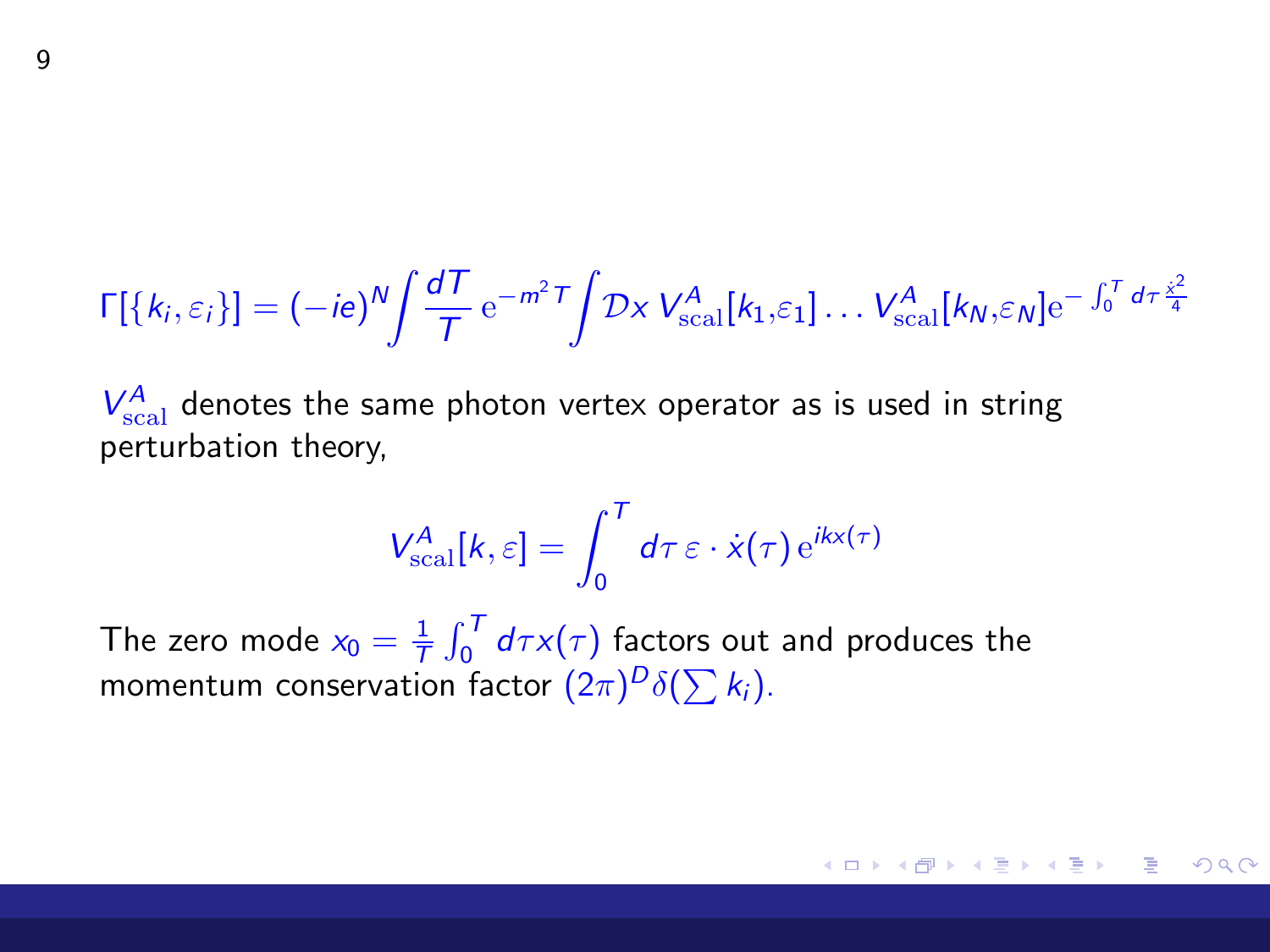Formally exponentiate  $\varepsilon \cdot \dot{x}(\tau) e^{ikx(\tau)} = e^{ikx + \varepsilon \cdot \dot{x}(\tau)} \left| \text{ln}(\varepsilon) \right|$ "Completing the square"  $\Rightarrow$  Bern-Kosower master formula

$$
\Gamma[\{k_i, \varepsilon_i\}] = (-ie)^N \int_0^\infty \frac{dT}{T} (4\pi T)^{-\frac{D}{2}} e^{-m^2 T} \prod_{i=1}^N \int_0^T d\tau_i
$$
  
 
$$
\times \exp \left\{ \sum_{i,j=1}^N \Big[ \frac{1}{2} G_{Bij} k_i \cdot k_j + i \dot{G}_{Bij} k_i \cdot \varepsilon_j + \frac{1}{2} \ddot{G}_{Bij} \varepsilon_i \cdot \varepsilon_j \Big] \right\} \left| \lim_{(\varepsilon_1, \dots, \varepsilon_N)} \right|
$$
  

$$
\left( \tau_1 - \tau_2 \right)^2
$$

$$
G(\tau_1, \tau_2) = |\tau_1 - \tau_2| - \frac{(\tau_1 - \tau_2)^2}{T}
$$
  
\n
$$
\dot{G}(\tau_1, \tau_2) = \text{sign}(\tau_1 - \tau_2) - 2\frac{(\tau_1 - \tau_2)}{T}
$$
  
\n
$$
\ddot{G}(\tau_1, \tau_2) = 2\delta(\tau_1 - \tau_2) - \frac{2}{T}
$$

 $\left(4\pi\,T\right)^{-\frac{D}{2}}=$  free path integral determinant.

メロメ メタメ メミメ メミメ 重  $2990$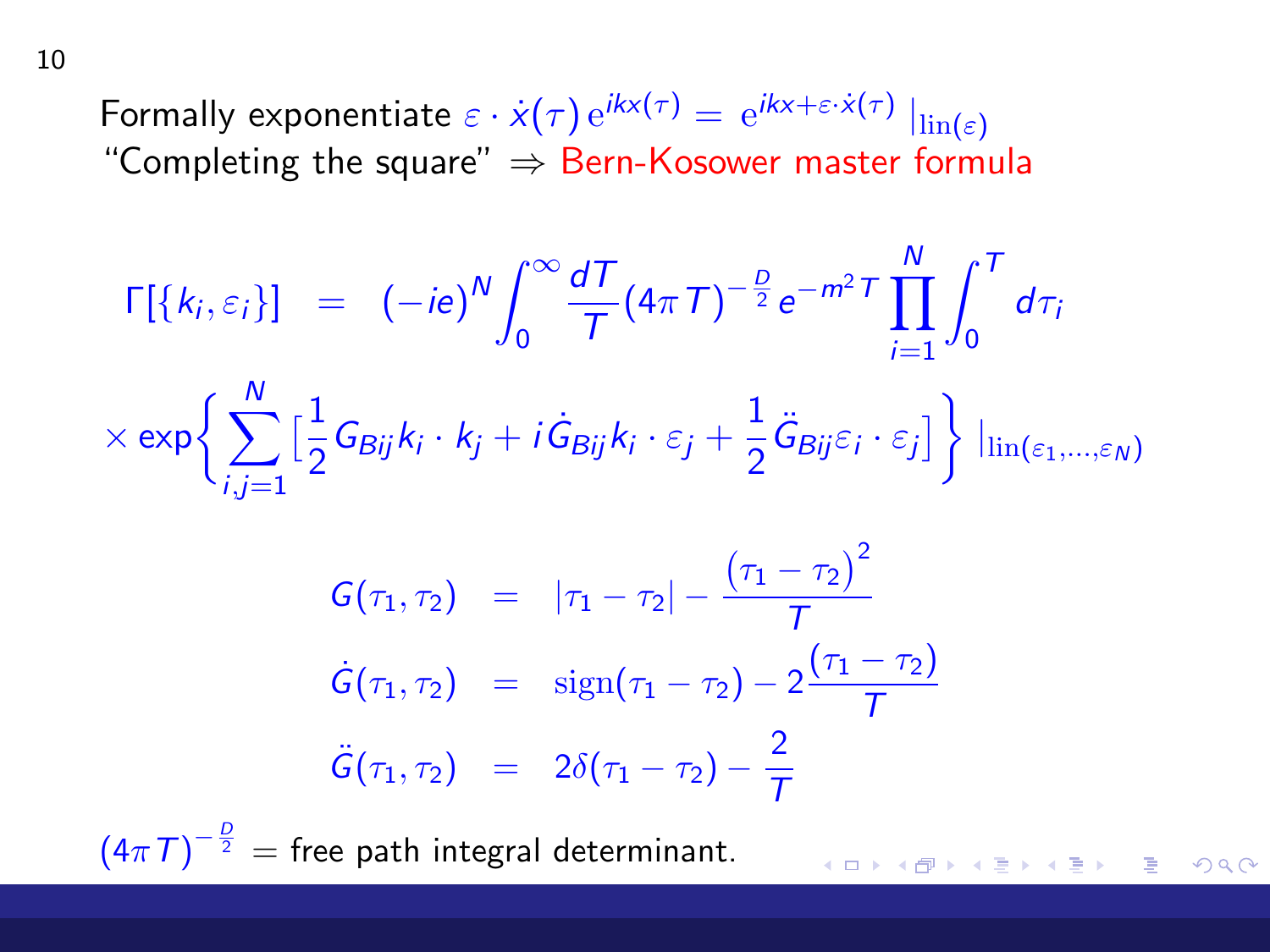#### Advantages

- 1 Highly compact generating function for the  $N$  photon amplitudes, valid off-shell.
- 2 No need to fix the ordering of the photons along the loop.
- 3 Simple pattern-matching rules for putting on spin or color (Bern-Kosower).
- 4 The quartic vertices contained in the  $\delta(\tau_i \tau_i)$  can be easily removed by integration by parts, which at the same time leads to the appearance of photon field strength tensors (Strassler).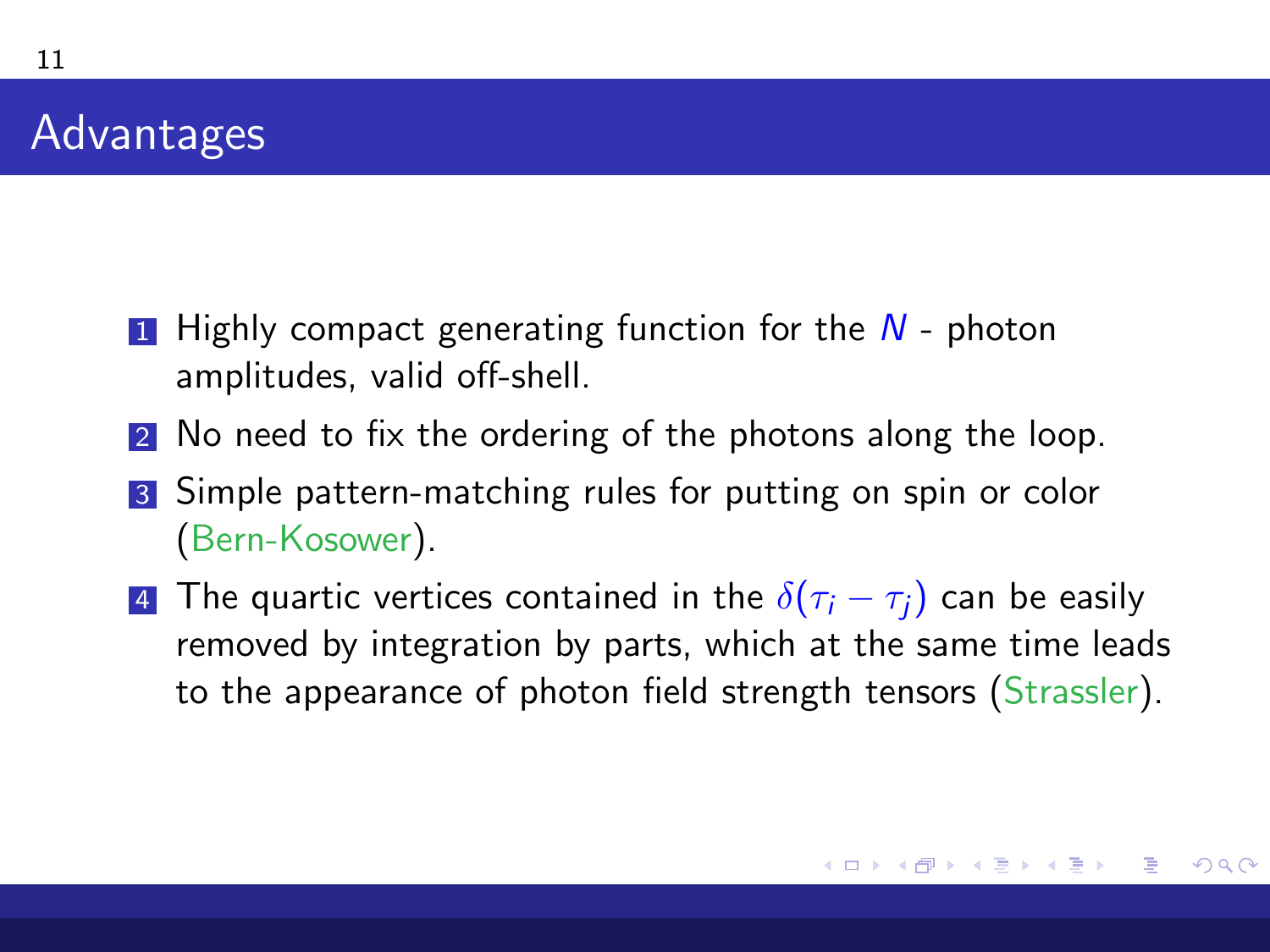#### N=4 (Scalar or Spinor QED)



After a large number of integrations by parts:

 $\hat{\Gamma}$  =  $\hat{\Gamma}^{(1)} + \hat{\Gamma}^{(2)} + \hat{\Gamma}^{(3)} + \hat{\Gamma}^{(4)} + \hat{\Gamma}^{(5)}$ 

$$
\begin{array}{rcl}\n\hat{\Gamma}^{(1)} & = & \hat{\Gamma}^{(1)}_{(1234)} \, \overline{\Gamma}^{(1)}_{(1243)} \, + \hat{\Gamma}^{(1)}_{(1243)} \, \overline{\Gamma}^{(1)}_{(1324)} \, \overline{\Gamma}^{(1)}_{(1324)} \\
\hat{\Gamma}^{(2)} & = & \hat{\Gamma}^{(2)}_{(12)(34)} \, \overline{\Gamma}^{(2)}_{(12)(34)} \, + \hat{\Gamma}^{(2)}_{(13)(24)} \, \overline{\Gamma}^{(2)}_{(13)(24)} \, + \hat{\Gamma}^{(2)}_{(14)(23)} \, \overline{\Gamma}^{(2)}_{(14)(23)} \\
\hat{\Gamma}^{(3)} & = & \sum_{i=1,2,3} \hat{\Gamma}^{(3)}_{(123)i} \, \overline{\Gamma}^{(3)}_{(123)i} + \sum_{i=2,3,4} \hat{\Gamma}^{(3)}_{(234)i} \, \overline{\Gamma}^{(3)}_{(234)i} + \sum_{i=3,4,1} \hat{\Gamma}^{(3)}_{(341)i} \, \overline{\Gamma}^{(3)}_{(341)i} + \sum_{i=4,1,2} \hat{\Gamma}^{(3)}_{(412)i} \, \overline{\Gamma}^{(3)}_{(412)i} \\
\hat{\Gamma}^{(4)} & = & \sum_{i < j} \hat{\Gamma}^{(4)}_{(ij)i} \, \overline{\Gamma}^{(4)}_{(ij)i} + \sum_{i < j} \hat{\Gamma}^{(4)}_{(ij)ji} \, \overline{\Gamma}^{(5)}_{(ij)i} \\
\hat{\Gamma}^{(5)} & = & \sum_{i < j} \hat{\Gamma}^{(5)}_{(ij)i} \, \overline{\Gamma}^{(5)}_{(ij)i} + \sum_{i < j} \hat{\Gamma}^{(5)}_{(ij)i} \, \overline{\Gamma}^{(5)}_{(ij)i} \\
\end{array}
$$

K □ ▶ K @ ▶ K 로 ▶ K 로 ▶ \_ 로 \_ K 9 Q @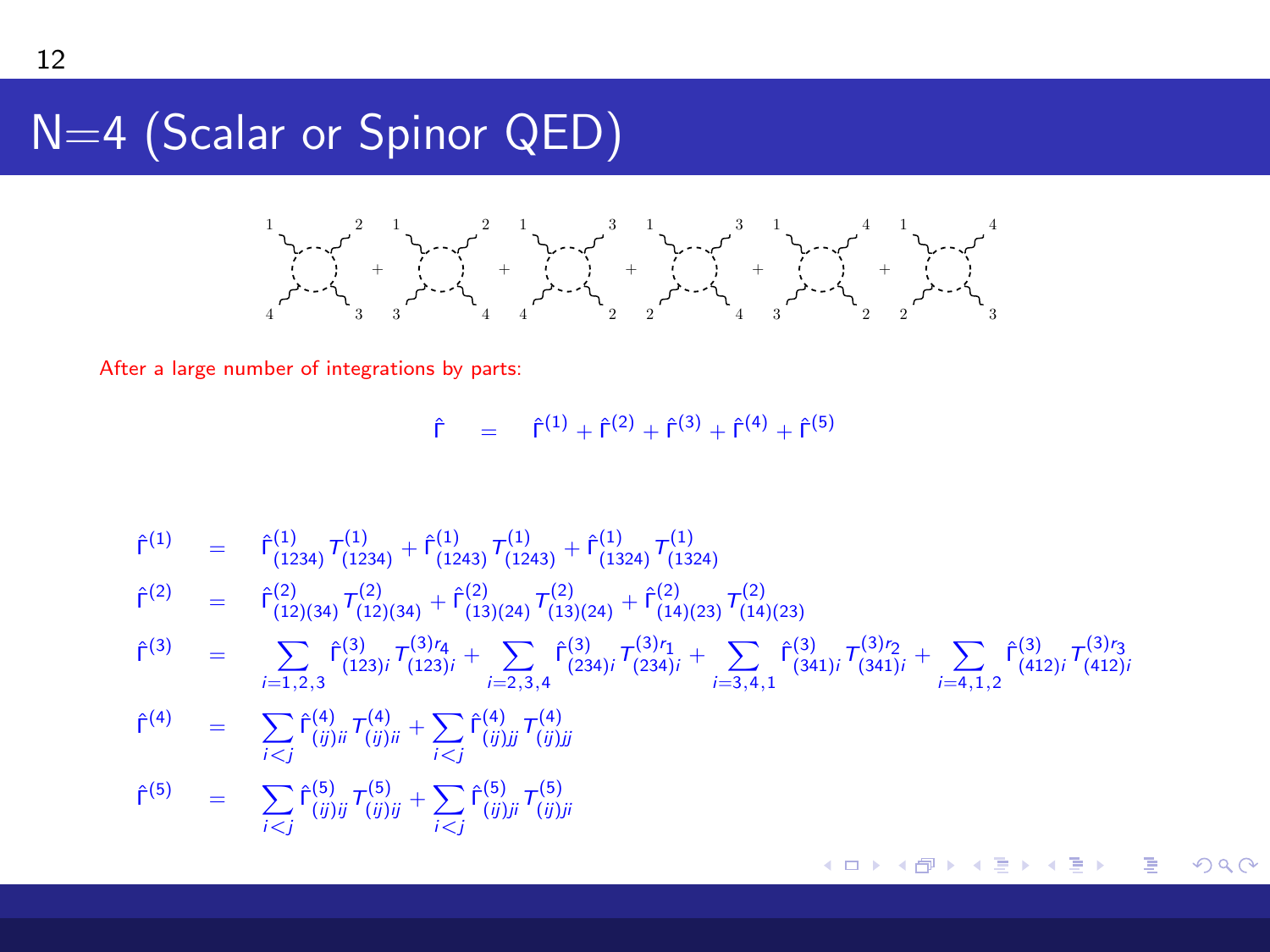#### Tensor basis for the off-shell four-photon amplitudes

The basis of five tensors  $T^{(i)}$  is identical with the one found in 1971 by Costantini, De Tollis and Pistoni using the QED Ward identity:

$$
T_{(1234)}^{(1)} = Z(1234),
$$
  
\n
$$
T_{(12)(34)}^{(2)} = Z(12)Z(34),
$$
  
\n
$$
T_{(123)i}^{(3)'} = Z(123)\frac{r_4 \cdot f_4 \cdot k_i}{r_4 \cdot k_4} \quad (i = 1, 2, 3),
$$
  
\n
$$
T_{(12)11}^{(4)} = Z(12)\frac{k_1 \cdot f_3 \cdot f_4 \cdot k_1}{k_3 \cdot k_4},
$$
  
\n
$$
T_{(12)12}^{(5)} = Z(12)\frac{k_1 \cdot f_3 \cdot f_4 \cdot k_2}{k_3 \cdot k_4}.
$$

$$
f_i^{\mu\nu} \equiv k_i^{\mu} \varepsilon_i^{\nu} - \varepsilon_i^{\mu} k_i^{\nu}
$$
  
\n
$$
Z(ij) \equiv \frac{1}{2} \text{tr}(f_i f_j) = \varepsilon_i \cdot k_j \varepsilon_j \cdot k_i - \varepsilon_i \cdot \varepsilon_i k_i \cdot k_j
$$
  
\n
$$
Z(i_1 i_2 \dots i_n) \equiv \text{tr} \left( \prod_{j=1}^n f_j \right) \quad (n \ge 3)
$$

13

メロメ メ御 メメ きょ メ ヨメ È.  $299$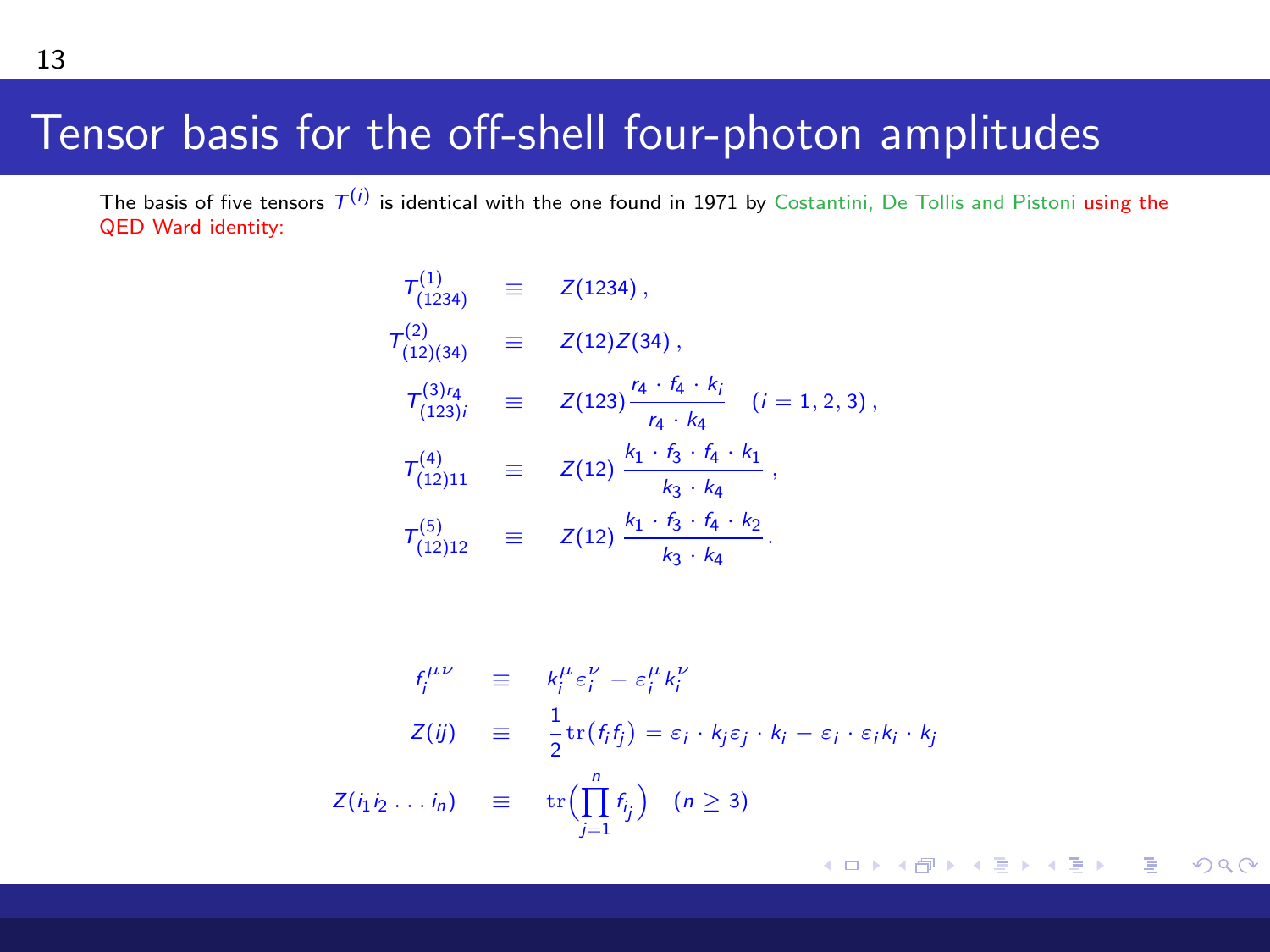#### Optimized worldline parameter integrals for  $N = 4$

$$
\hat{\Gamma}^{(k)}_{\cdots} = \int_0^\infty \frac{dT}{T} T^{4-\frac{D}{2}} e^{-m^2 T} \int_0^1 \prod_{i=1}^4 du_i \, \hat{\gamma}^{(k)}_{\cdots}(\hat{G}_{ij}) e^{T\sum_{i=1}^4 G_{ij} k_i \cdot k_j}
$$

where, for spinor QED,

$$
\begin{array}{rcl} \hat{\gamma}^{(1)}_{(1234)} & = & \hat{G}_{12}\hat{G}_{23}\hat{G}_{34}\hat{G}_{41} - G_{F12}G_{F23}G_{F34}G_{F41} \\ \hat{\gamma}^{(2)}_{(12)(34)} & = & \left(\hat{G}_{12}\hat{G}_{21} - G_{F12}G_{F21}\right)\left(\hat{G}_{34}\hat{G}_{43} - G_{F34}G_{F43}\right) \\ \hat{\gamma}^{(3)}_{(123)i} & = & \left(\hat{G}_{12}\hat{G}_{23}\hat{G}_{31} - G_{F12}G_{F23}G_{F31}\right)\hat{G}_{4i} \\ \hat{\gamma}^{(4)}_{(12)11} & = & \left(\hat{G}_{12}\hat{G}_{21} - G_{F12}G_{F21}\right)\hat{G}_{13}\hat{G}_{41} \\ \hat{\gamma}^{(5)}_{(12)12} & = & \left(\hat{G}_{12}\hat{G}_{21} - G_{F12}G_{F21}\right)\hat{G}_{13}\hat{G}_{42} \end{array}
$$

(plus permutations thereof). The coefficient functions for scalar QED are obtained from these simply by deleting all the  $G_{Fii}$ .

イロメ イ団メ イモメ イモメー  $E = \Omega Q$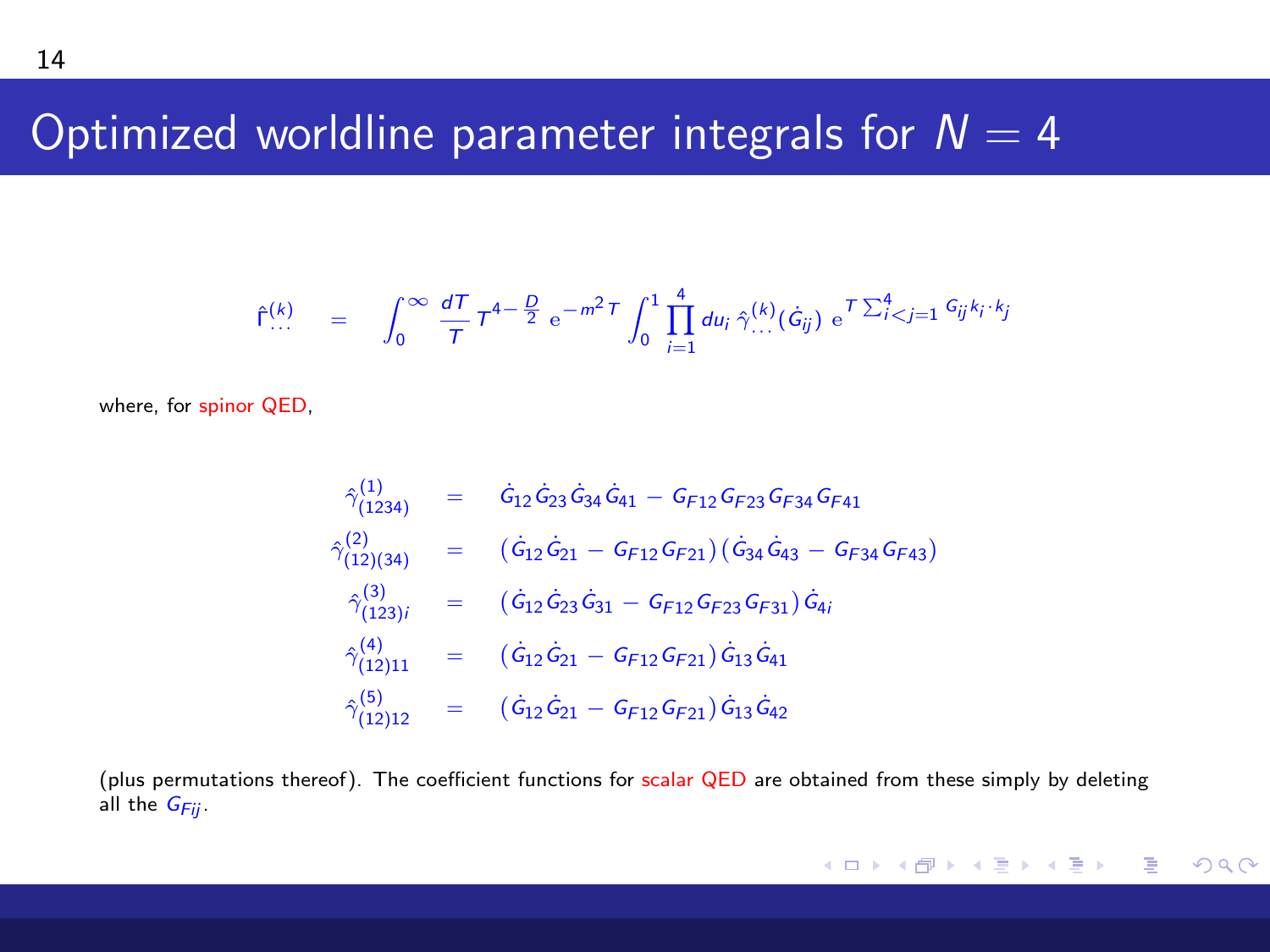## Work in progress

N. Ahmadiniaz, C. Lopez-Arcos, C. Lopez-Lopez and C. Schubert, in preparation:

- 1 First calculation of the four-photon amplitudes fully off-shell.
- 2 With general kinematics, as well as with one or two photons taken in the low-energy limit.
- **3** Tensor reduction is done on the amplitude as a whole, without fixing an ordering.

Should become useful for high-order calculations in QED with four-photon sub-diagrams,



メロトメ 倒 トメ ミトメ ミト

∍

 $\Omega$ 

as well as for photonic processes in external fields.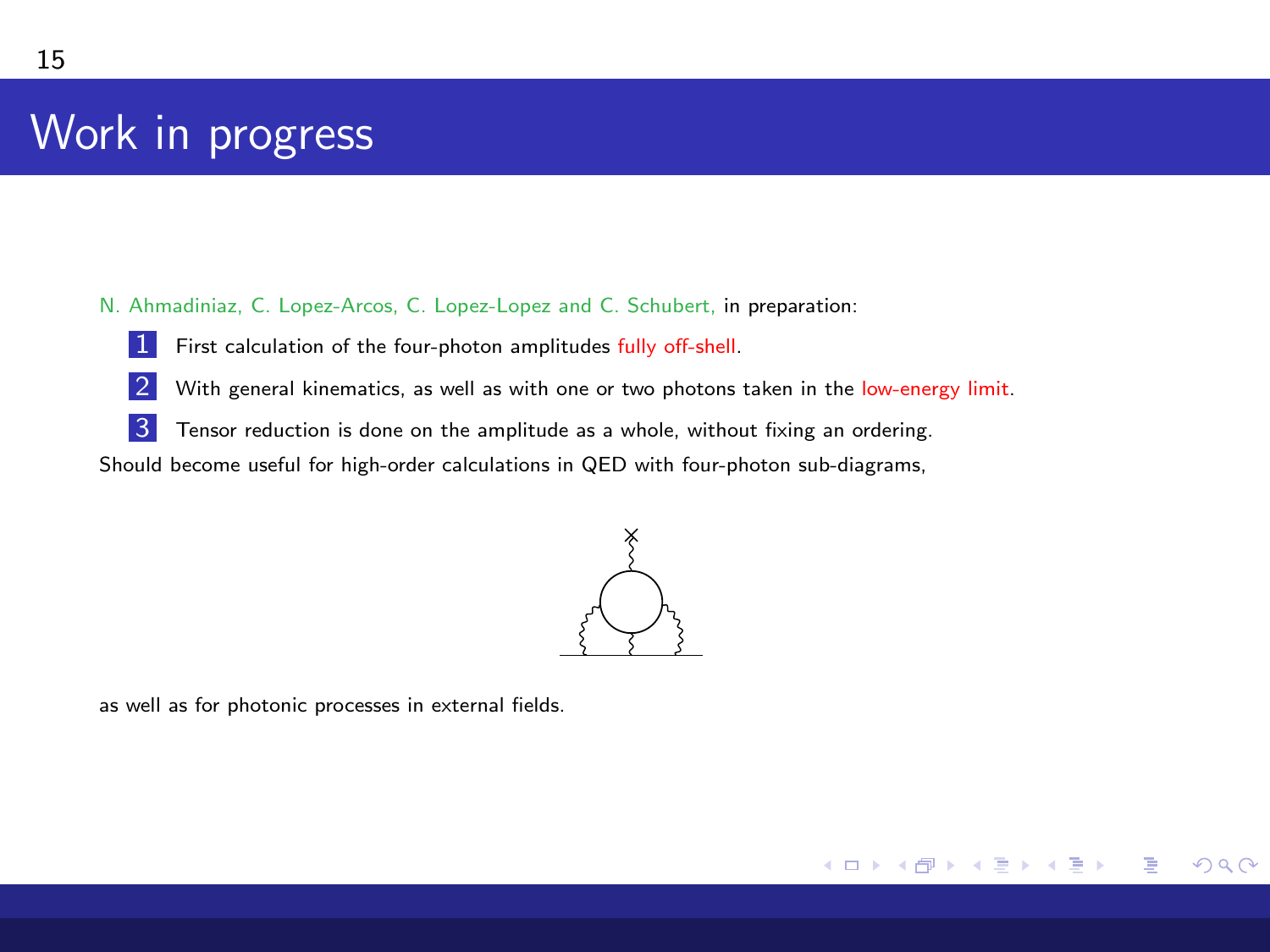# On to multiloop

Dealing with the amplitude as a whole becomes important when one uses the one-loop amplitudes to construct higher-loop amplitudes by sewing:

From the four-photon amplitude we can construct the two-loop quenched photon propagator,



From the one-loop six-photon amplitude we get the three-loop quenched propagator



K ロ ▶ K 御 ▶ K 君 ▶ K 君 ▶ ○ 君 → ⊙ Q ⊙

#### etcetera

This type of sums of diagrams is known to suffer from extensive cancellations...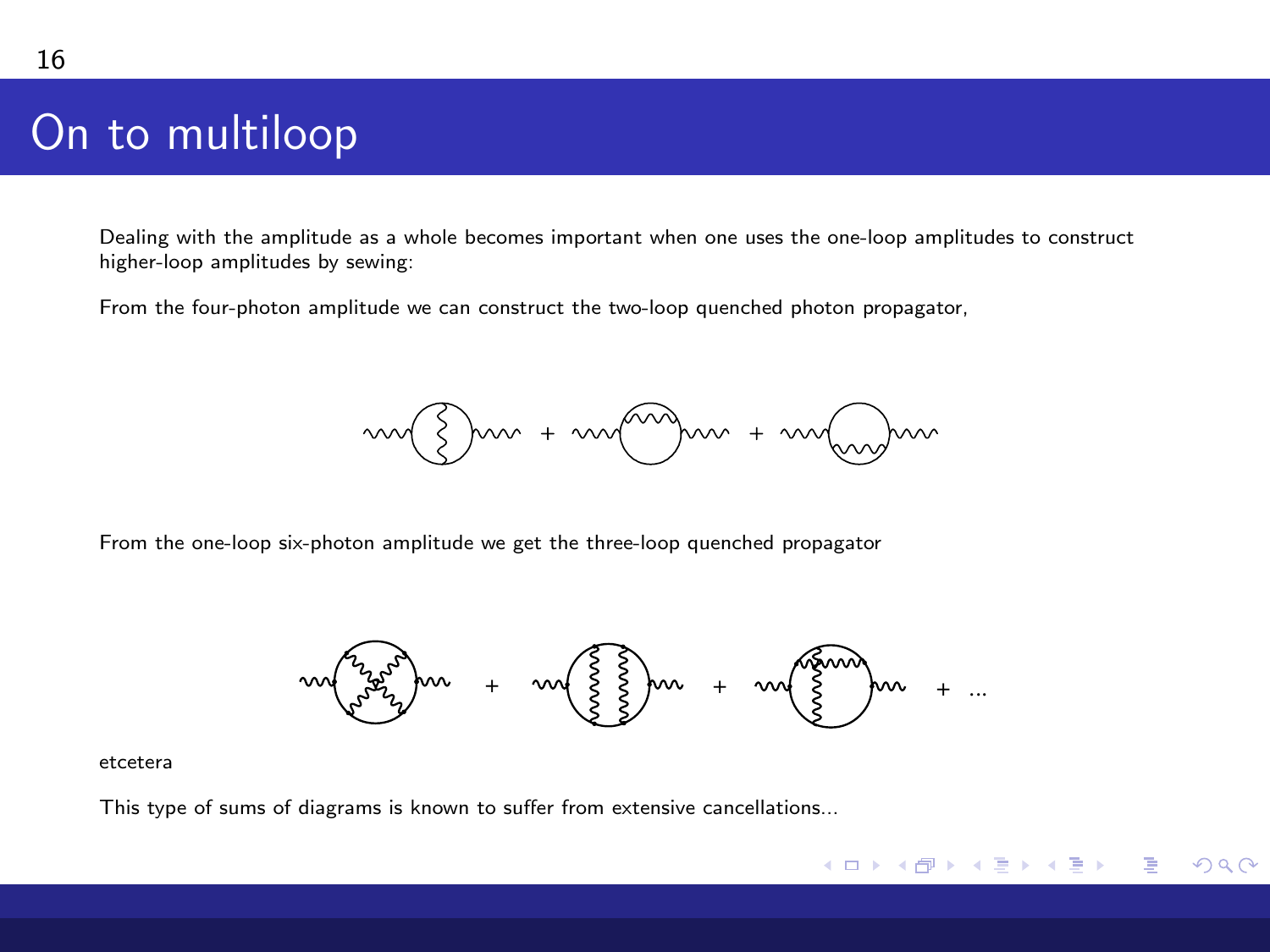#### The sad story of the quenched QED beta function

The quenched QED beta function β was a big topic at the Multiloop Workshop at Aspen 1995 (D. Kreimer, D. Broadhurst, K. Chetyrkin, ...). The coefficients known at the time (up to four loops in spinor QED, up to three loops in scalar QED) were all rational:

 $\beta_3^{\text{spin}} = -2$ 

after a complete cancellation of  $\zeta_2$ s between diagrams, and

 $\beta_4^{\text{spin}} = -46$ 

after a complete cancellation of  $\zeta_3$ s and  $\zeta_5$ s. And in scalar QED,

 $\beta_3^{\text{scal}} = \frac{29}{2}$ 2

Thus everybody believed at the time that the quenched coeffcients would stay rational to all loop orders (and David, Dirk and Bob Delbourgo even had a knot-theoretical explanation.....) but then at five loops ζ3 refused to cancel out in  $\beta_5^{\rm spin}$  (Baikov et al. JHEP 1207 (2012) 017). The Lord sometimes *can* be malicious. Still, although Cancel out in  $p_5$  (Balkov et al. 311LF 1207 (2012) 017). The Lord sometrical transmission of the cancellations are remarkable and ought to find an explanation!

メロメ メタメ メミメ メミメン 毛り  $\Omega$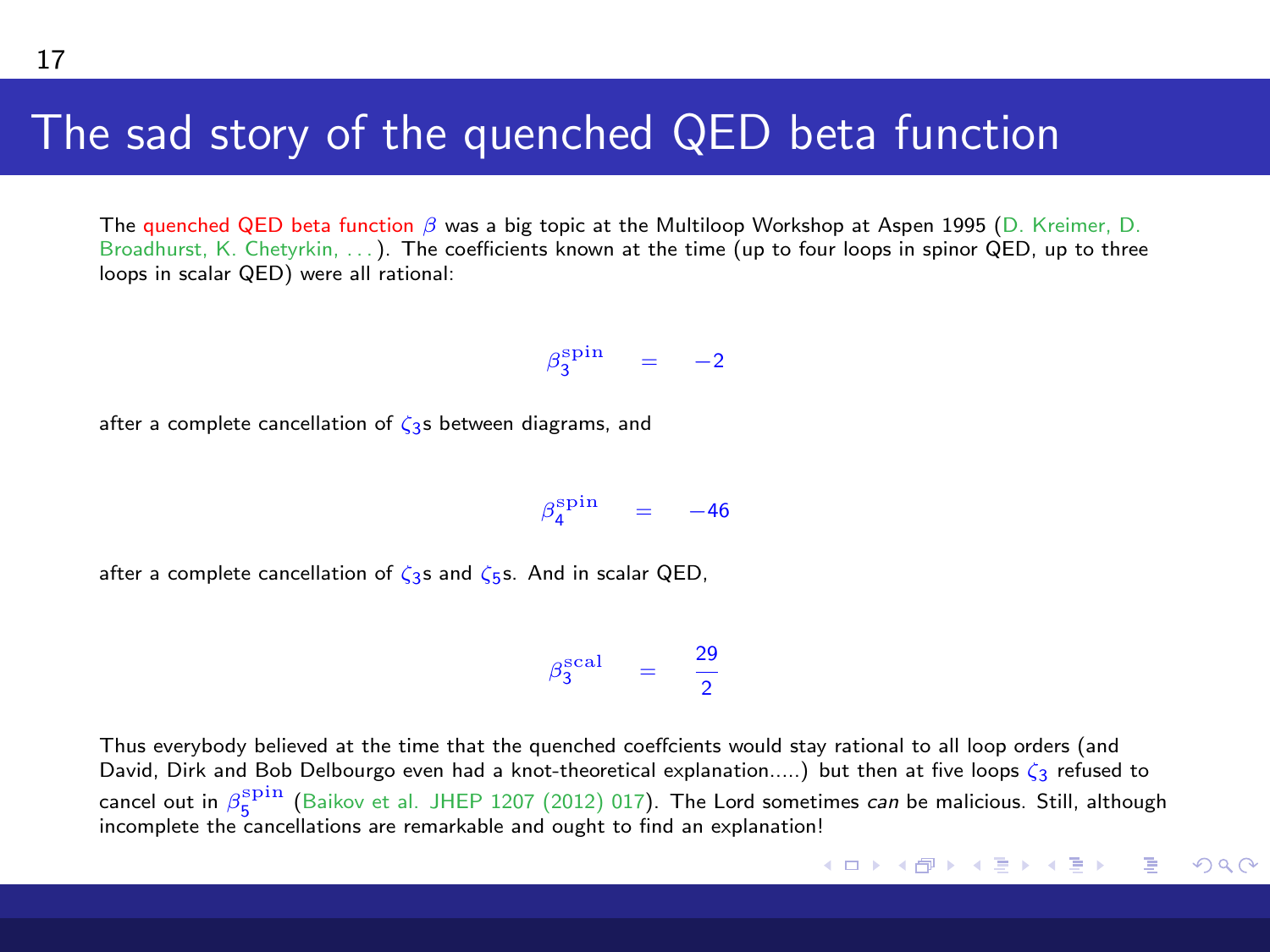#### The fundamental problem of worldline integration

Returning to the one-loop level, using that  $G_{Fij}$ s can always be eliminated by

$$
G_{Fij}G_{Fjk}G_{Fki} = -(\dot{G}_{ij} + \dot{G}_{jk} + \dot{G}_{ki})
$$

the most general integral that one will ever have to compute in the worldline approach to QED (or any abelian theory) is of the form

$$
\int_0^1 du_1 du_2 \cdots du_N \operatorname{Pol}(\dot{G}_{ij}) \mathrm{e}^{\sum_{i=1}^N \lambda_{ij}^2 G_{ij}}
$$

with arbitrary  $N$  and polynomial  ${\rm Pol}(\dot{\mathsf{G}}_{ij})$ , where

$$
G_{ij} = |u_i - u_j| - (u_i - u_j)^2, \, \dot{G}_{ij} = \text{sgn}(u_i - u_j) - 2(u_i - u_j)
$$

メロメメ 倒 メメ きょく きょう

Ε

 $\Omega$ 

Without decomposing the integrand into ordered sectors!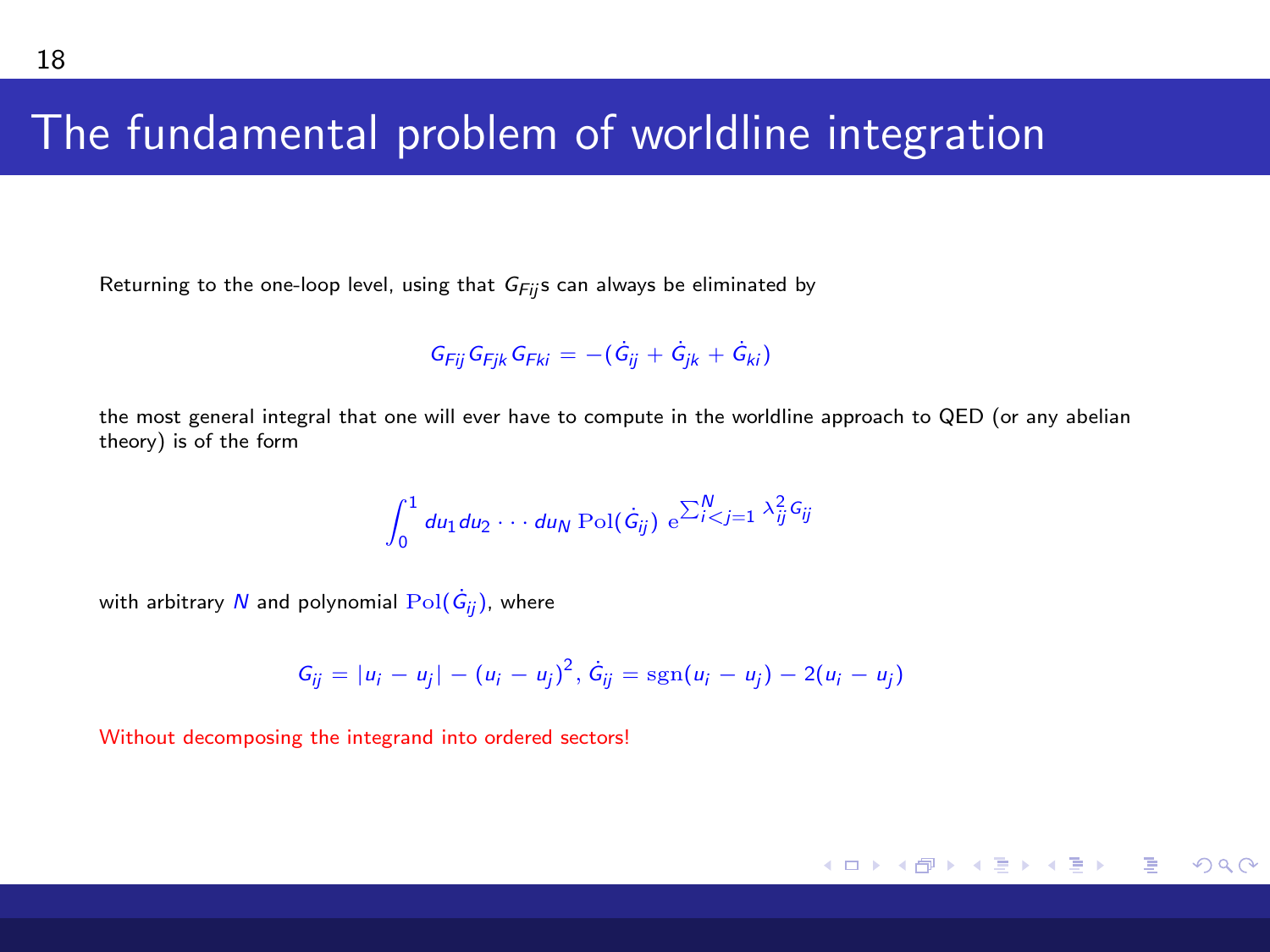# Some examples of worldline integrals

Chain integrals:

.

$$
\int_0^1 du_2 \dots du_n \hat{G}_{12} \hat{G}_{23} \dots \hat{G}_{n(n+1)} = -\frac{2^n}{n!} B_n(|u_1 - u_{n+1}|) \text{sign}^n(u_1 - u_{n+1})
$$
  

$$
\int_0^1 du_2 \dots du_n G_{F12} G_{F23} \dots G_{Fn(n+1)} = \frac{2^{n-1}}{(n-1)!} E_{n-1}(|u_1 - u_{n+1}|) \text{sign}^n(u_1 - u_{n+1})
$$

 $(B_n(x), E_n(x))$  Bernoulli and Euler polynomials.) 3-point integral:

$$
\int_0^1 du \, \dot{G}(u, u_1) \dot{G}(u, u_2) \dot{G}(u, u_3) = -\frac{1}{6} (\dot{G}_{12} - \dot{G}_{23}) (\dot{G}_{23} - \dot{G}_{31}) (\dot{G}_{31} - \dot{G}_{12})
$$

メロメ メ御 メメ きょ メ ヨメー

 $\equiv$  990

General n-point integral of a polynomial in  $\dot{G}$ :

$$
\int_0^1 du \, \dot{G}(u, u_1)^{k_1} \dot{G}(u, u_2)^{k_2} \cdots \dot{G}(u, u_n)^{k_n} = \frac{1}{2n} \sum_{i=1}^n \prod_{j \neq i} \sum_{j=0}^{k_j} {k_j \choose i_j} \dot{G}_{ij}^{k_j - 1} \sum_{l_j=0}^{k_j} {k_l \choose l_j}
$$

$$
\times \frac{(-1)^{\sum_{j=1}^n l_j}}{(1 + \sum_{j=1}^n l_j) n^{\sum_{j=1}^n l_j}} \left\{ \left( \sum_{j \neq i} \dot{G}_{ij} + 1 \right)^{1 + \sum_{j=1}^n l_j} - (-1)^{k_j - l_j} \left( \sum_{j \neq i} \dot{G}_{ij} - 1 \right)^{1 + \sum_{j=1}^n l_j} \right\}
$$

This formula settles all polynomial integrals by recursion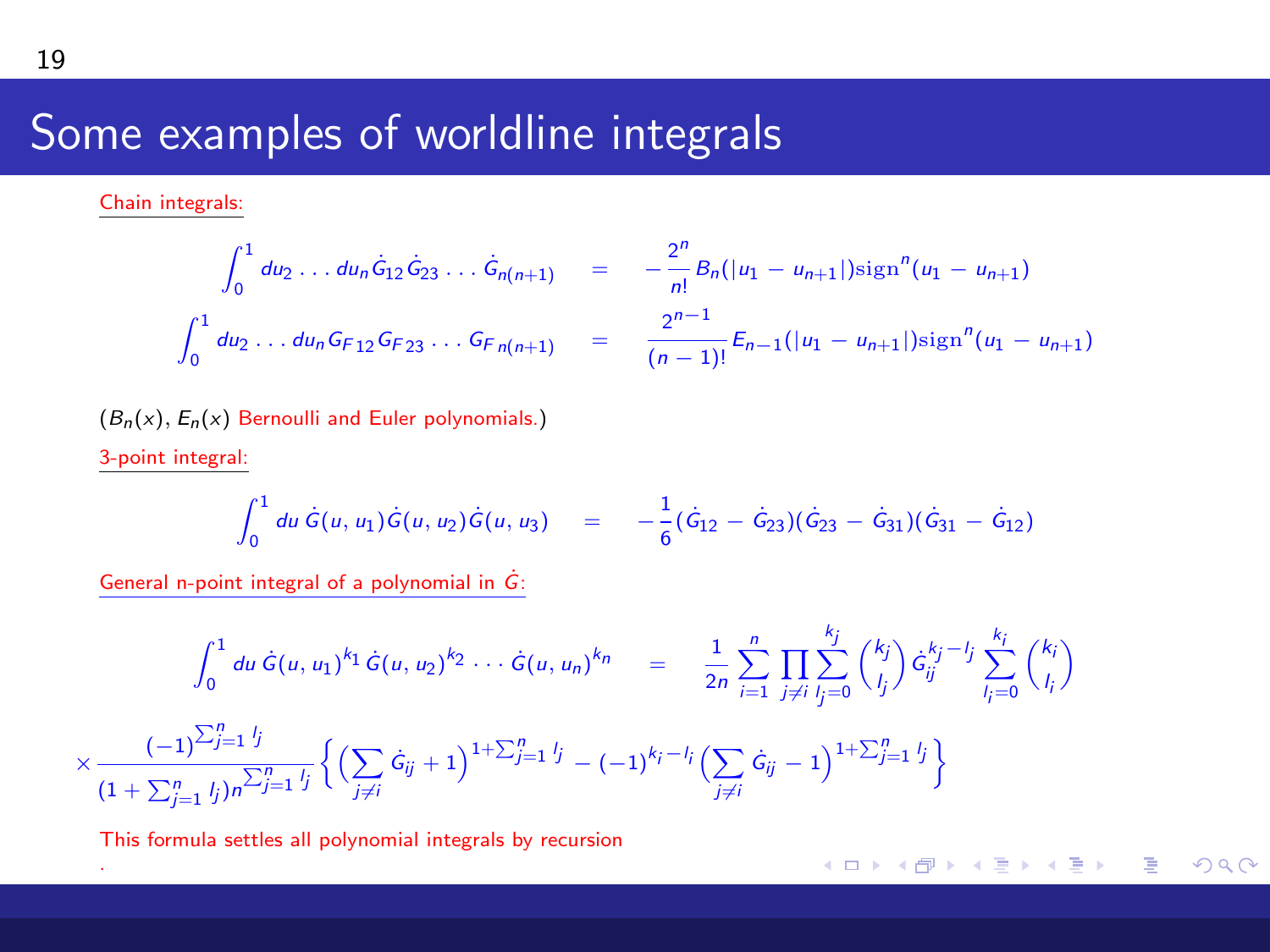#### Bernoulli numbers and polynomials

Worldline integration naturally relates to the theory of Bernoulli numbers and polynomials. The path integral was performed in the Hilbert space  $H'_P$  of periodic functions orthogonal to the constant functions (because of the elimination of the zero mode). In this space the ordinary nth derivative  $\partial p$  is invertible, and the integral kernel of elimination of the zero mode). In this space the ordinary nth derivative  $\partial p$  is invertible, and th the inverse is given essentially by the nth Bernoulli polynomial  $B_n(x)$ :

$$
\langle u_1 | \partial_P^{-n} | u_{n+1} \rangle = -\frac{1}{n!} B_n(|u_1 - u_{n+1}|) \text{sgn}^n(u_1 - u_{n+1}) \quad (n \ge 1)
$$
  

$$
\langle u_i | \partial^0 | u_j \rangle = \delta(u_i - u_j) - 1
$$

Related to the well-known Fourier series

$$
B_n(x) = -\frac{n!}{(2\pi i)^n} \sum_{k\neq 0} \frac{e^{2\pi i kx}}{k^n}
$$

メロメメ 倒 メメ きょくきょ

Ξ

 $\Omega$ 

but here it is usually assumed that  $0 < x < 1$ .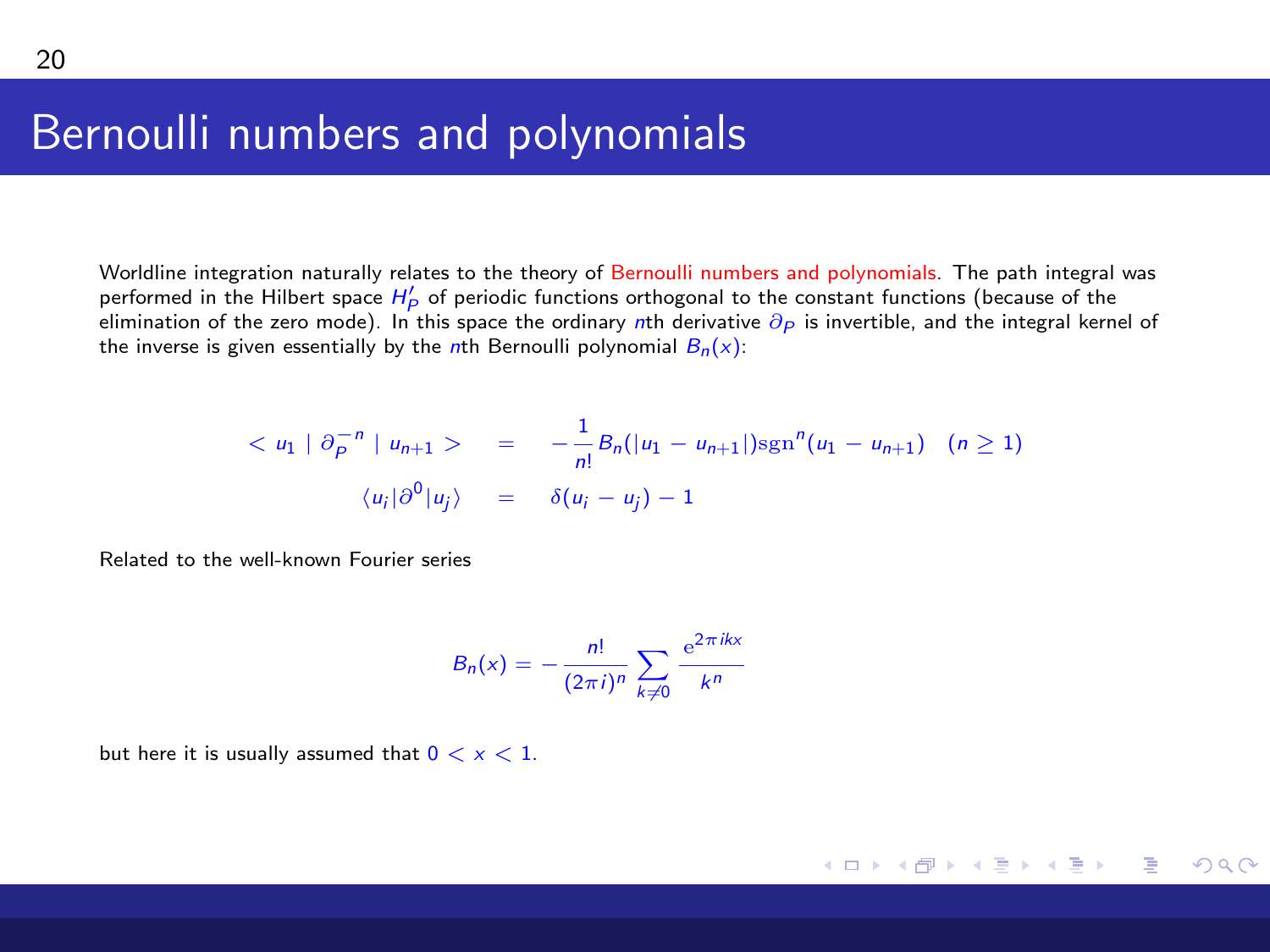#### All  $+$  helicity  $N$  - photon amplitudes in the low-energy limit

Low-energy limit of the "all  $+$ " amplitudes in scalar or spinor QED, at one and two loops:

$$
r_{\rm spin}^{(1,2)(EH)}[\varepsilon_1^+;\ldots\varepsilon_K^+;\varepsilon_{K+1}^-;\ldots;\varepsilon_N^-] = -\frac{\alpha\pi m^4}{8\pi^2} \left(\frac{2e}{m^2}\right)^N c_{\rm spin}^{(1,2)}\left(\frac{K}{2},\frac{N-K}{2}\right) \chi_K^+ \chi_{N-K}^-
$$
  

$$
r_{\rm scal}^{(1,2)(EH)}[\varepsilon_1^+;\ldots\varepsilon_K^+;\varepsilon_{K+1}^-;\ldots;\varepsilon_N^-] = \frac{\alpha\pi m^4}{16\pi^2} \left(\frac{2e}{m^2}\right)^N c_{\rm scal}^{(2)}\left(\frac{K}{2},\frac{N-K}{2}\right) \chi_K^+ \chi_{N-K}^-
$$

$$
c_{\text{spin}}^{(1)}(n,0) = \frac{(-1)^{n+1}B_{2n}}{2n(2n-2)} = c_{\text{scal}}^{(1)}(n,0)
$$

$$
c_{\rm spin}^{(2)}(n,0) = \frac{1}{(2\pi)^2} \left\{ \frac{2n-3}{2n-2} B_{2n-2} + 3 \sum_{k=1}^{n-1} \frac{B_{2k}}{2k} \frac{B_{2n-2k}}{(2n-2k)} \right\}
$$
  

$$
c_{\rm scal}^{(2)}(n,0) = \frac{1}{(2\pi)^2} \left\{ \frac{2n-3}{2n-2} B_{2n-2} + \frac{3}{2} \sum_{k=1}^{n-1} \frac{B_{2k}}{2k} \frac{B_{2n-2k}}{(2n-2k)} \right\}
$$

where  $n = N/2$ .

メロメ メ御 メメ きょくきょう ミー  $2990$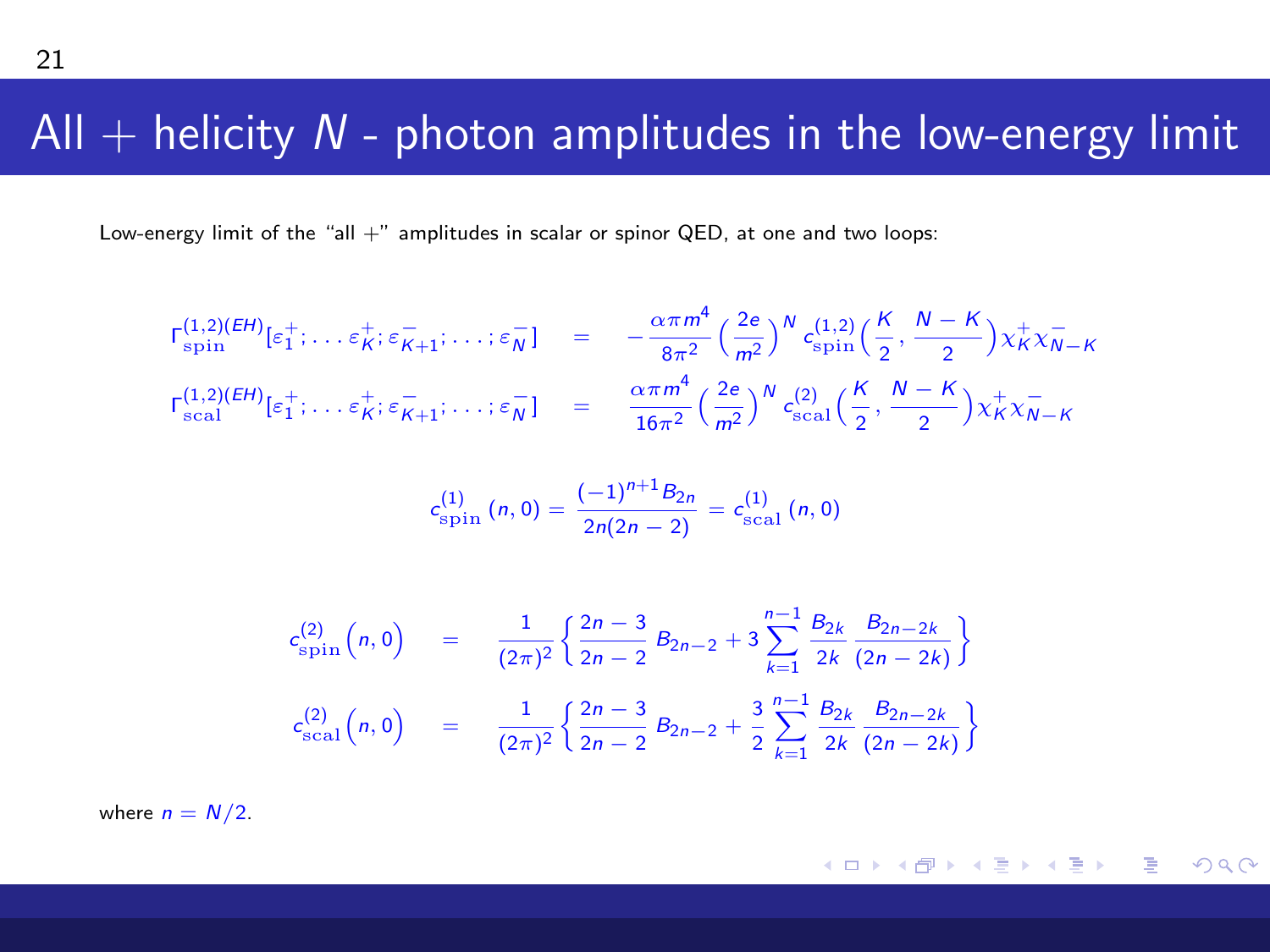#### The Miki and Faber-Pandharipande-Zagier identities

Calculating the two-loop self-dual Euler-Heisenberg Lagrangian in two ways (with G.V. Dunne in 2002)

$$
c_n^{(2)} = \frac{1}{(2\pi)^2} \left\{ \frac{2n-3}{2n-2} B_{2n-2} + \frac{3}{2} \sum_{k=1}^{n-1} \frac{B_{2k}}{2k} \frac{B_{2n-2k}}{(2n-2k)} \right\}
$$
  

$$
c_n^{(2)} = \frac{1}{(2\pi)^2} \left\{ \frac{2n-3}{2n-2} B_{2n-2} + 3 \left[ \psi(2n+1) - \frac{2}{2n-1} + \gamma - 1 \right] \frac{B_{2n}}{2n} + 3 \sum_{k=1}^{n-1} \left( \frac{2n-2}{2k-2} \right) \frac{B_{2k}}{2k} \frac{B_{2n-2k}}{2n-2k} \right\}
$$

Equivalence? Ask Richard Stanley ....

Theorem: (Miki 1977): For integer  $n > 2$ ,

$$
\sum_{k=1}^{n-1} \frac{B_{2k}B_{2n-2k}}{(2k)(2n-2k)} = \sum_{k=1}^{n-1} \frac{B_{2k}B_{2n-2k}}{(2k)(2n-2k)} {2n \choose 2k} + \frac{B_{2n}}{n}H_{2n}
$$

Here  $H_i$  denotes the *i*th harmonic number,

$$
H_i \equiv \sum_{j=1}^i \frac{1}{j} = \psi(i+1) + \gamma
$$

 $ψ(x) = Γ'(x)/Γ(x)$ ,  $γ$  is Euler's constant.

メロメ メ御 メメ きょくきょう ミー  $\Omega$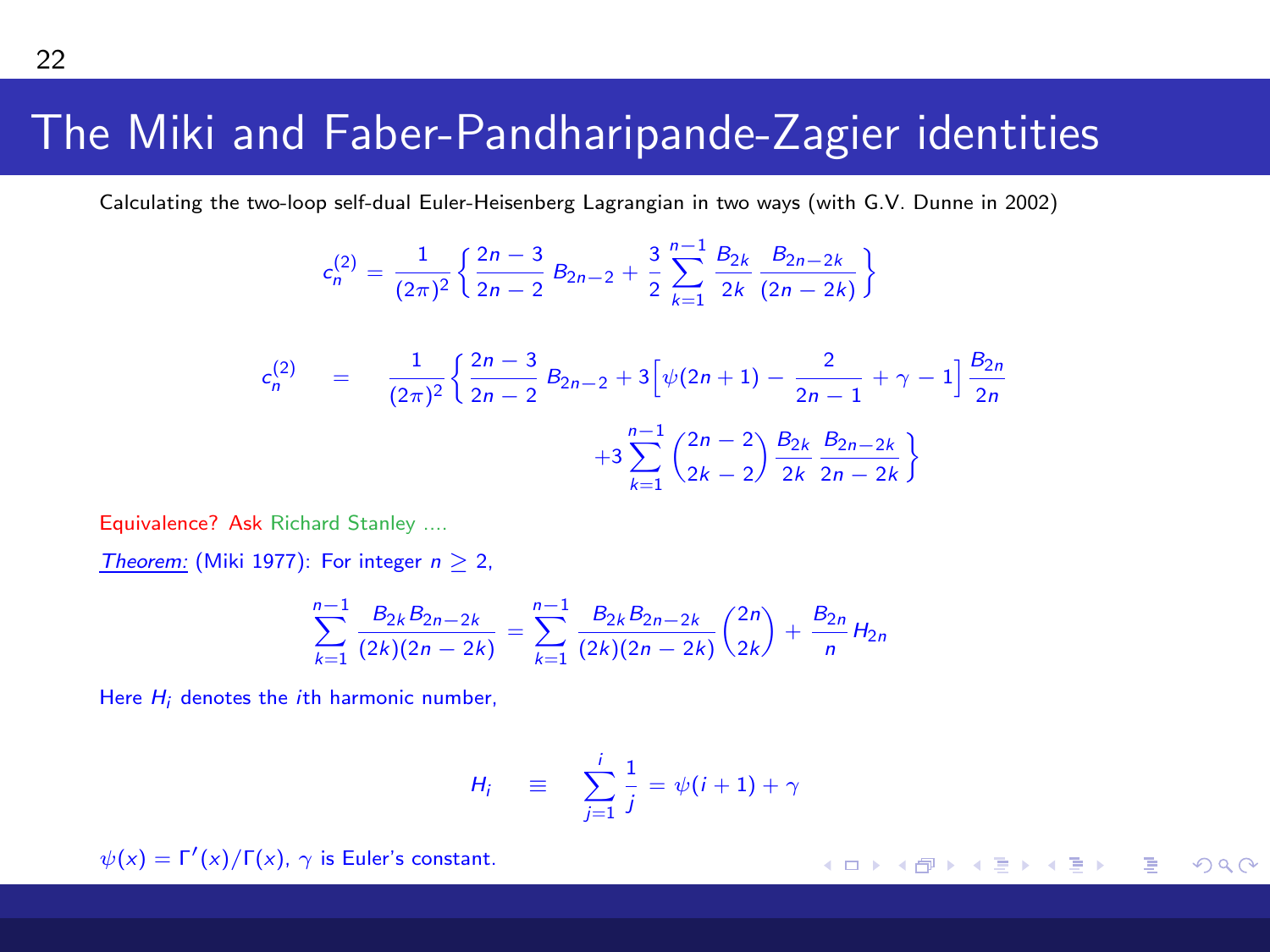Similarly, from a string theory calculation:

Theorem: (Faber and Pandharipande 1998, proof by Zagier) For integer  $n \geq 2$ ,

$$
\sum_{k=1}^{n-1} \frac{\bar{B}_{2k}\bar{B}_{2n-2k}}{(2k)(2n-2k)} = \frac{1}{n} \sum_{k=1}^{n} \frac{B_{2k}\bar{B}_{2n-2k}}{(2k)} {2n \choose 2k} + \frac{\bar{B}_{2n}}{n} H_{2n-1}
$$
  
where  $\bar{B}_n \equiv \left(\frac{1-2^{n-1}}{2^{n-1}}\right)B_n$ 

メロメメ 倒 メメモメメモメー ヨー のなめ

Corresponds to a certain identity between Hodge integrals.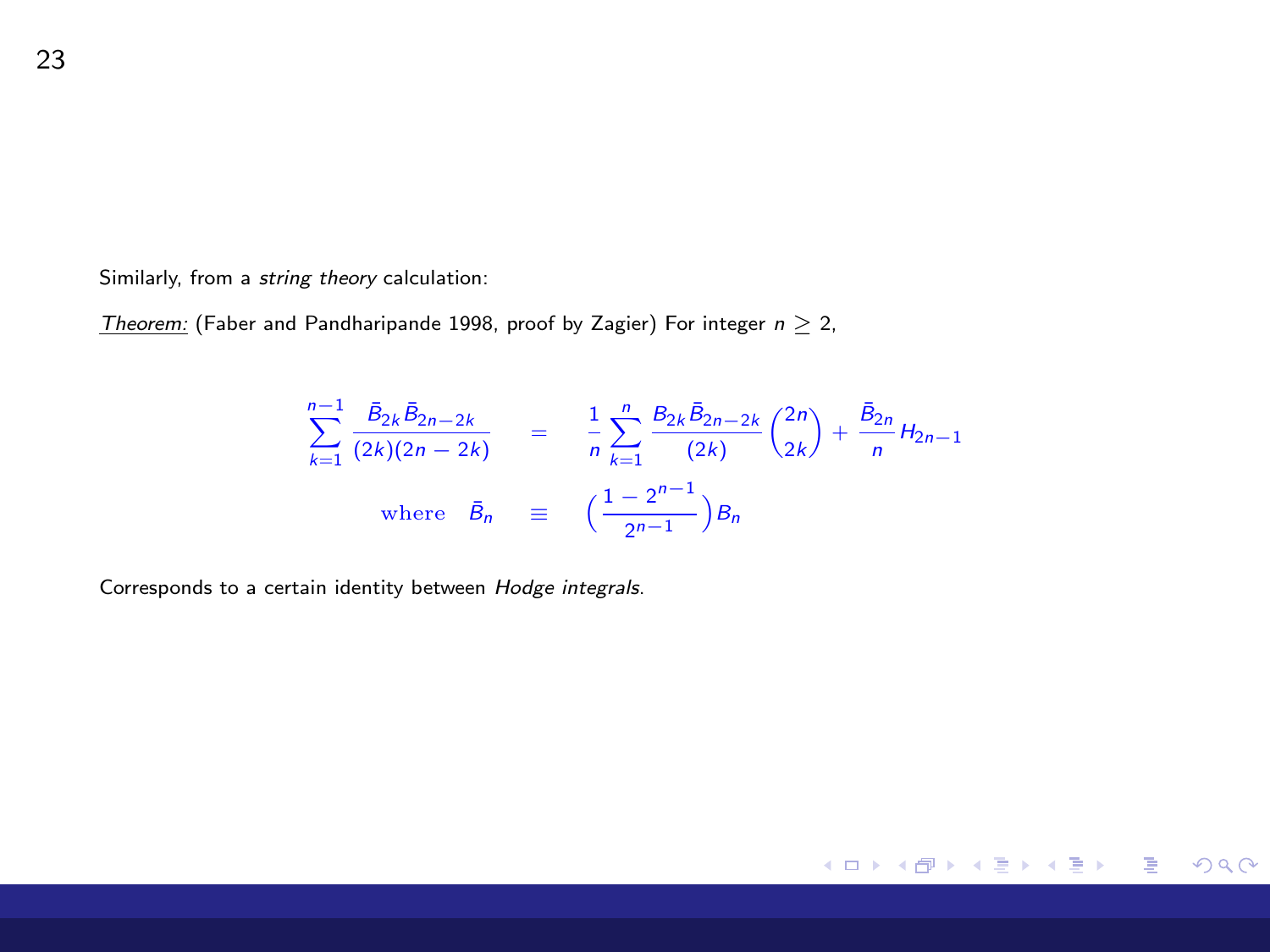24

C.V. Dunne and C.S., CNTP 7 (2013) 225: Used the worldline formalism as a guiding principle to

- **1** Unify the proofs of the Miki and FPZ identities.
- 2 Generalized them at the quadratic level.
- **3** Generalized them to the cubic level.
- 4 Outlined the construction of even higher-order identities.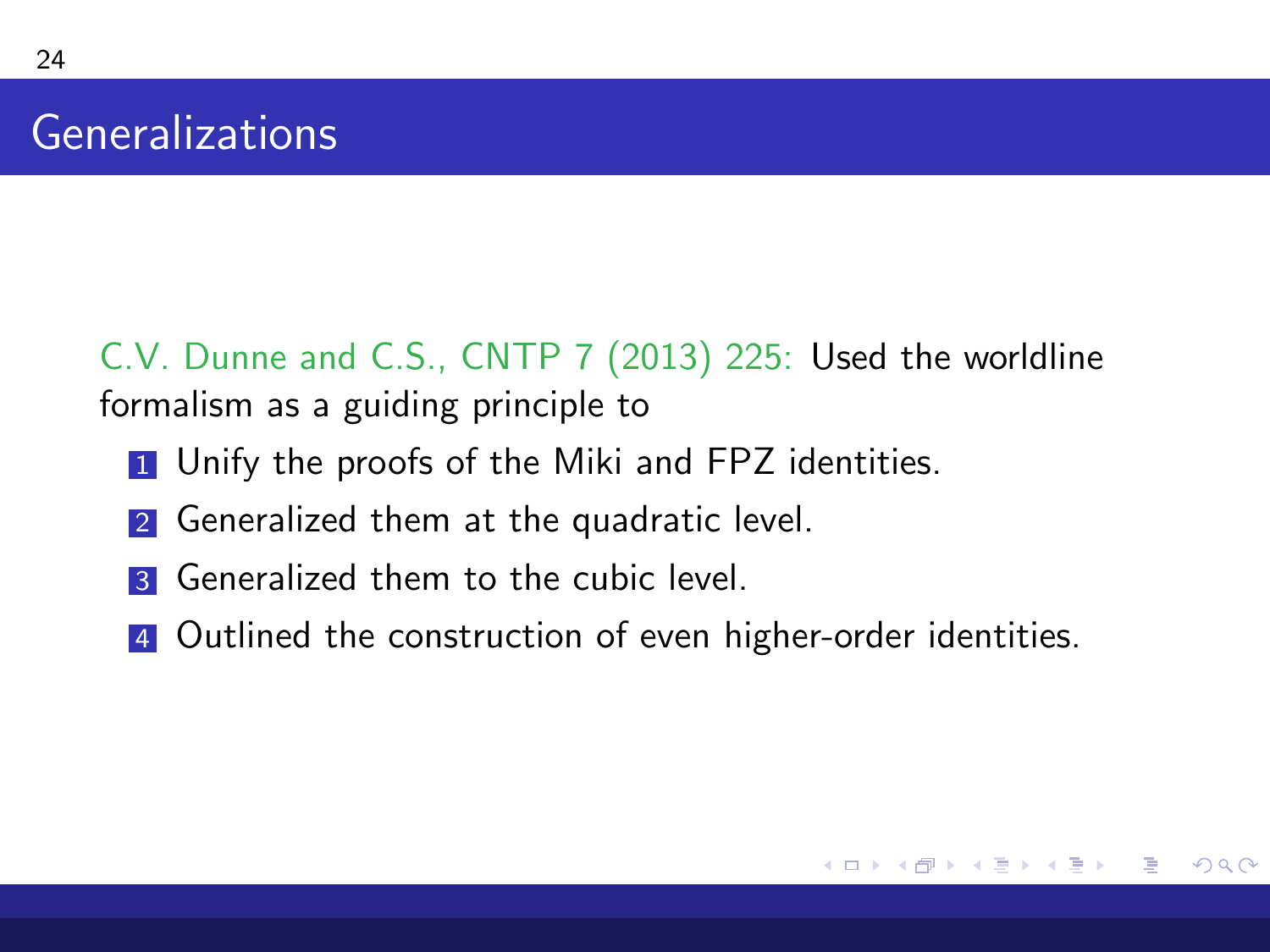# General worldline integral in  $\phi^3$  theory

Worldline representation of the one-loop  $N$ -point amplitude for scalar  $\phi^3$ -theory in  $D$  dimensions (<code>Polyakov 1987</code>)

 $I_N(p_1, \ldots, p_N) = \frac{1}{2}$  $\frac{1}{2}(4\pi)^{-D/2}(2\pi)^D\delta\Bigl(\sum_{i=1}^N p_i\Bigr)\hat{i}_N(p_1,\ldots,p_N)\,,$  $i=1$  $\hat{I}_N(p_1,\ldots,p_N)$  =  $\int_0^\infty$ dT  $\frac{dT}{T}T^{N-D/2}e^{-m^2T}\int_0^1$ ' du $_1$ ...du $_N$ exp Г  $\tau \sum_{ }^N$  $\sum_{i < j = 1} G_{ij} p_{ij}$ ٦ T.  $G_{ij} = |u_i - u_j| - (u_i - u_j)^2$ ,  $p_{ij} \equiv p_i \cdot p_j$ . Even for a fixed ordering, off-shell these integrals are still not easy......  $1 h$  contains  $2F_1$  $2 \,$  I<sub>3</sub> contains  $2F_1$ ,  $F_1$  $3I_4$  contains  $2F_1$ ,  $F_1$ , Lauricella – Saran A. Davydychev, T. Riemann, O. Tarasov....

メロトメ 御 トメ 君 トメ 君 トー 君

 $\Omega$ 

25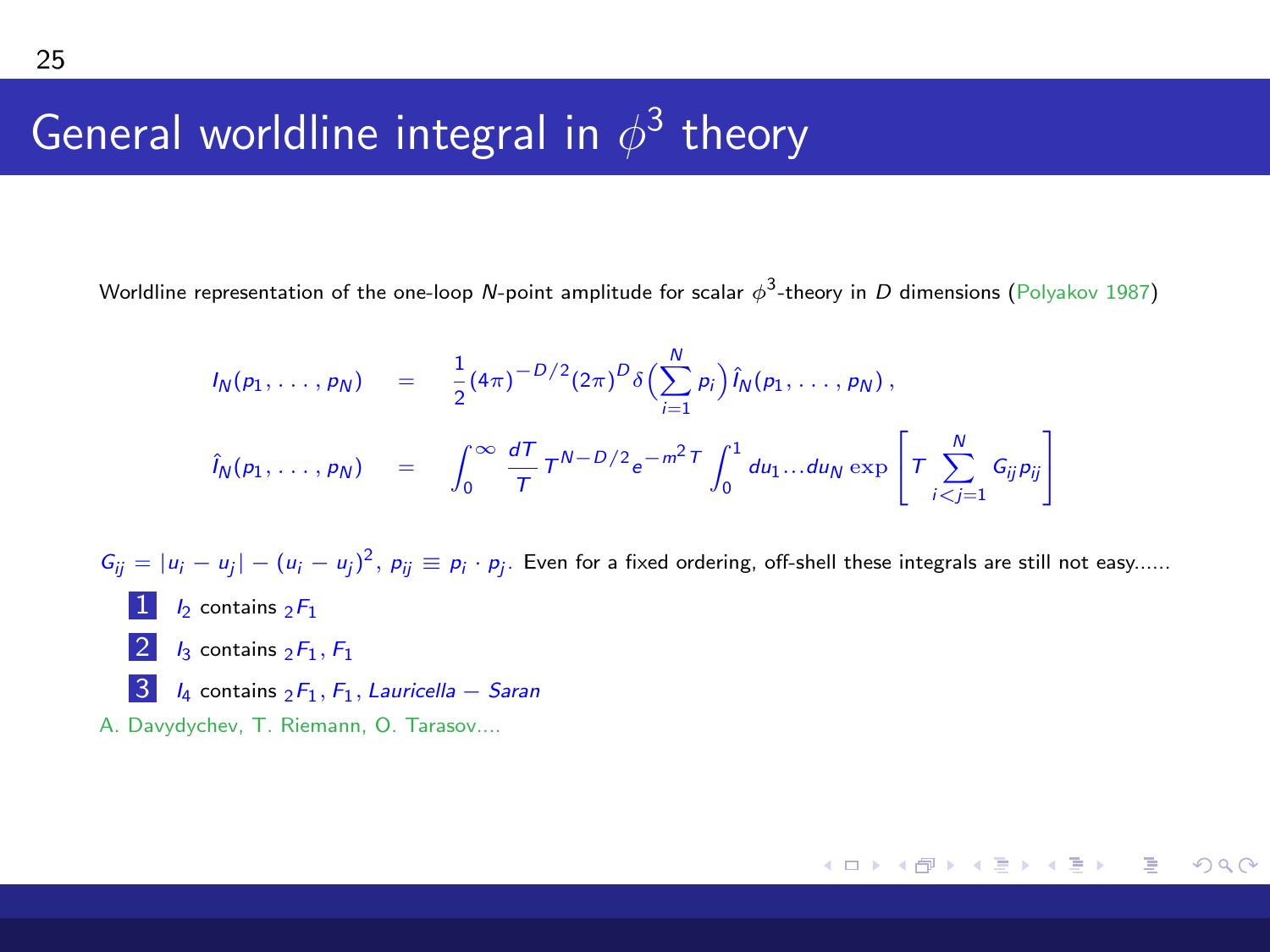# The scalar effective action

Corresponding formula for the one-loop effective action in  $\phi^3$  theory:

$$
\mathcal{L}[\phi](x) = \frac{1}{2} \sum_{N=0}^{\infty} \frac{(-1)^N}{N!} \int_0^{\infty} \frac{dT}{T} e^{-m^2 T} (4\pi T)^{-D/2} \int_0^T d\tau_1 \int_0^T d\tau_2 \cdots \int_0^T d\tau_N
$$

$$
\times \exp \left[ -\frac{1}{2} \sum_{i,j=1}^N G(\tau_i, \tau_j) \partial^{(i)} \cdot \partial^{(j)} \right] W^{(1)}(x) \cdots W^{(N)}(x).
$$

Arbitrary self-interaction  $U(\phi)$ ,  $W = U^{\prime\prime}(\phi)$ . Heat kernel expansion:

$$
\mathcal{L}[\phi] = \frac{1}{2} \int_0^\infty \frac{dT}{T} e^{-m^2 T} (4\pi T)^{-D/2} \sum_{n=0}^\infty T^n O_n W
$$

メロメメ 御 メメ きょく モメー 重  $2990$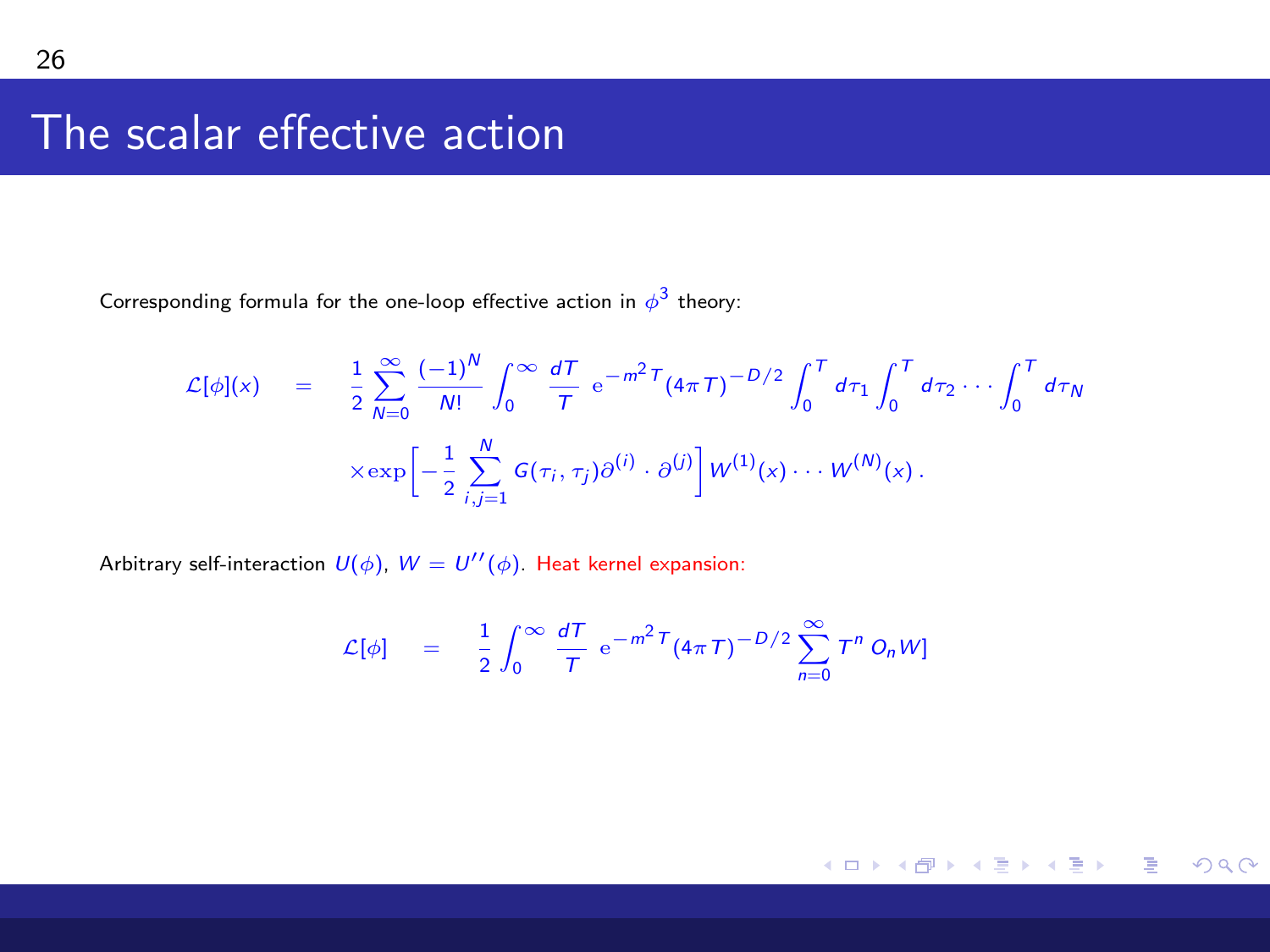<span id="page-26-0"></span>Basic one-loop integral

Expanding all exponentials, one would have to compute

$$
I_N(n_{12}, n_{13}, \ldots, n_{(N-1)N}) \equiv \int_0^1 du_1 du_2 \cdots du_N \prod_{i < j = 1}^N G_{ij}^{n_{ij}}
$$

Individually trivial, but not easy to obtain a closed-form expression....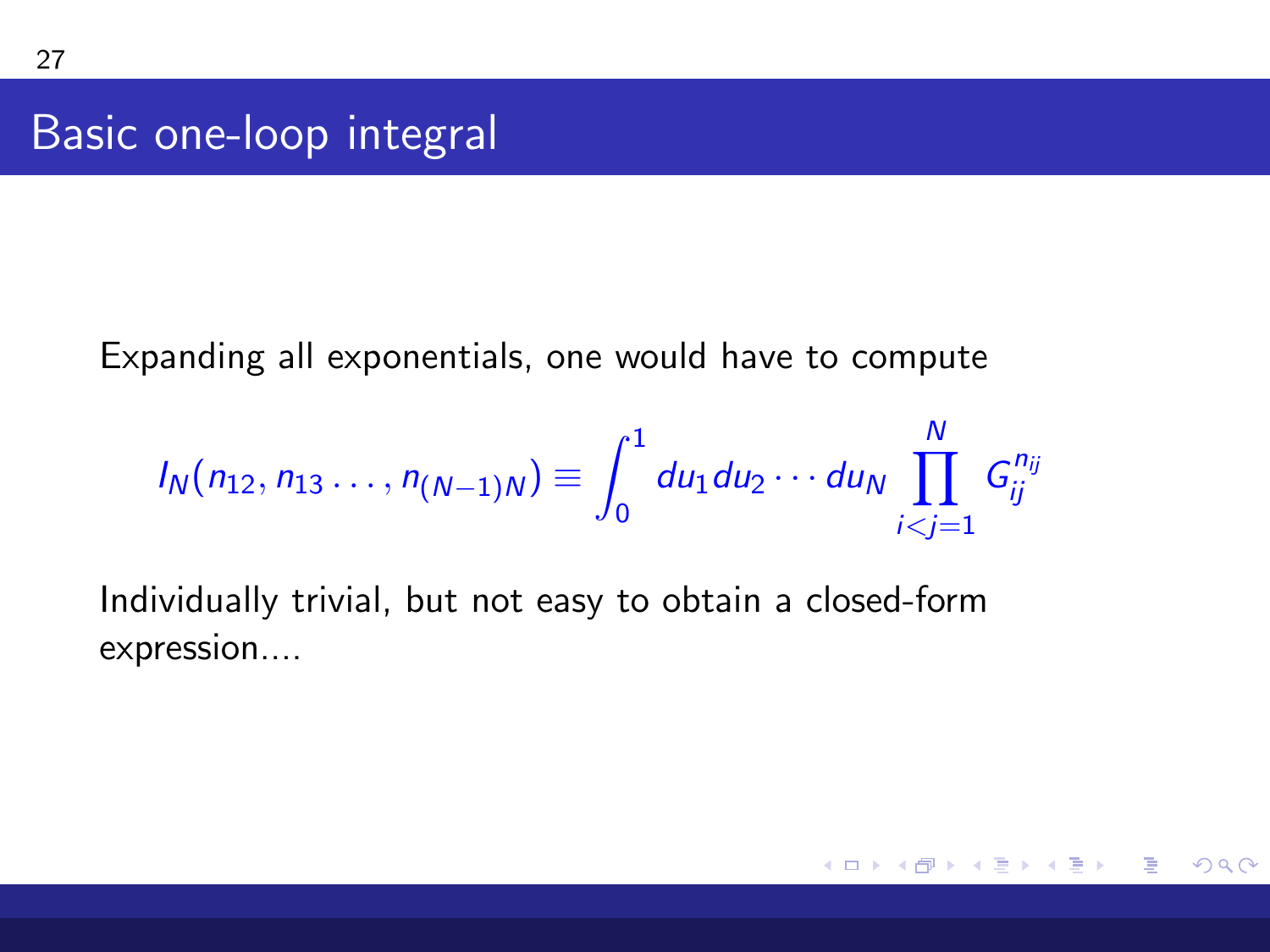# <span id="page-27-0"></span>Expansion in inverse derivatives/Bernoulli polynomials

Abbreviate  $\int_{12...n} \equiv \int_0^1 du_1 \cdots \int_0^1 du_n$  Expand each exponential using the following identity,

$$
e^{p_{ab}G_{ab}}=1+2\sum_{n=1}^{\infty}p_{ab}^{n-1/2}H_{2n-1}\left(\frac{\sqrt{p_{ab}}}{2}\right)\overline{\langle u_a|\partial^{-2n}|u_b\rangle}
$$

Here the  $H_n(x)$  are Hermite polynomials,

$$
\overline{\langle a|\partial^{-2n}|b\rangle} \equiv \langle u_a|\partial^{-2n}|u_b\rangle - \langle u_a|\partial^{-2n}|u_a\rangle
$$

By integration, this also gives

$$
\frac{\sqrt{\pi}}{2x} \text{erf}(x) e^{x^2} = 1 + \sum_{n=1}^{\infty} 2^{2n} \hat{B}_{2n} x^{2n-1} H_{2n-1}(x)
$$

 $(\hat{B}_n \equiv \frac{B_n}{n!})$ . Curiously, we have not been able to find this series representation of the error function in the m[ath](#page-26-0)[e](#page-28-0)[m](#page-26-0)[ati](#page-27-0)[c](#page-28-0)[al](#page-0-0) [lit](#page-31-0)[er](#page-0-0)[atu](#page-31-0)[re](#page-0-0)[.](#page-31-0)

 $QQ$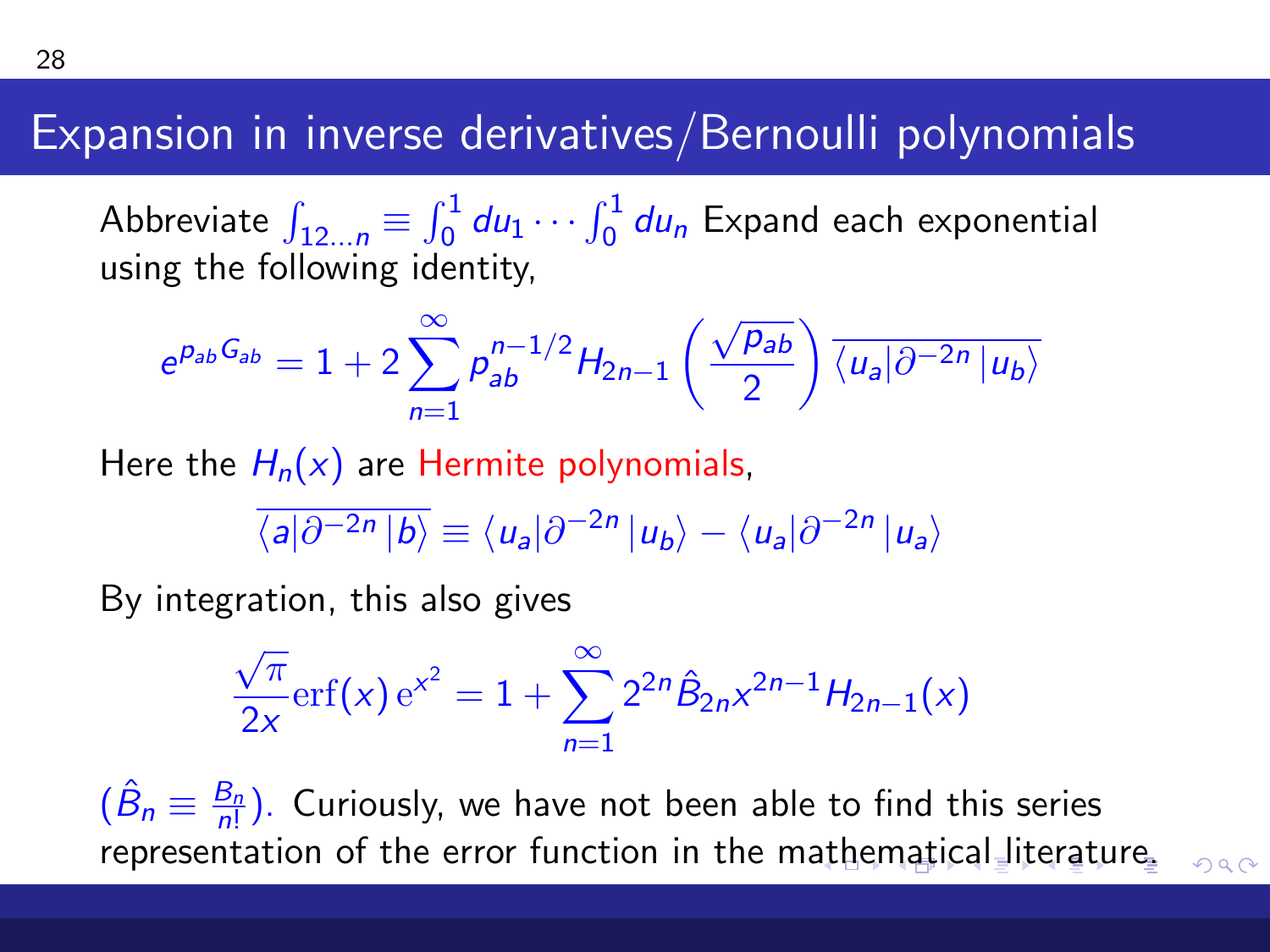#### $N = 3$

<span id="page-28-0"></span>29

In the three-point case one can use this to write

$$
e^{\rho_{12}G_{12} + \rho_{13}G_{13} + \rho_{23}G_{23}} = \left\{ 1 + 2 \sum_{i=1}^{\infty} \rho_{12}^{i - \frac{1}{2}} H_{2i-1} \left( \frac{\sqrt{\rho_{12}}}{2} \right) \left[ \langle u_1 | \partial^{-2i} | u_2 \rangle + \hat{B}_{2i} \right] \right\}
$$
  

$$
\times \left\{ 1 + 2 \sum_{j=1}^{\infty} \rho_{13}^{j - \frac{1}{2}} H_{2j-1} \left( \frac{\sqrt{\rho_{13}}}{2} \right) \left[ \langle u_1 | \partial^{-2j} | u_3 \rangle + \hat{B}_{2j} \right] \right\}
$$
  

$$
\times \left\{ 1 + 2 \sum_{k=1}^{\infty} \rho_{23}^{k - \frac{1}{2}} H_{2k-1} \left( \frac{\sqrt{\rho_{23}}}{2} \right) \left[ \langle u_2 | \partial^{-2k} | u_3 \rangle + \hat{B}_{2k} \right] \right\}
$$

Since  $\int_0^1 du_{i,j}\langle u_i|\partial^{-2i}|u_j\rangle = 0$ , the three  $\langle u_i|\partial^{-2n}|u_j\rangle$  must go together, and then by  $\int_0^1 du|u\rangle\langle u| = 1$ ,

$$
\int_{123} \langle u_1 | \partial^{-2i} | u_2 \rangle \langle u_2 | \partial^{-2k} | u_3 \rangle \langle u_3 | \partial^{-2j} | u_1 \rangle = \operatorname{Tr}(\partial^{-2(i+j+k)}) = -\hat{B}_{2(i+j+k)}
$$

K ロ → K 御 → K 君 → K 君 → 三君 → の Q Q →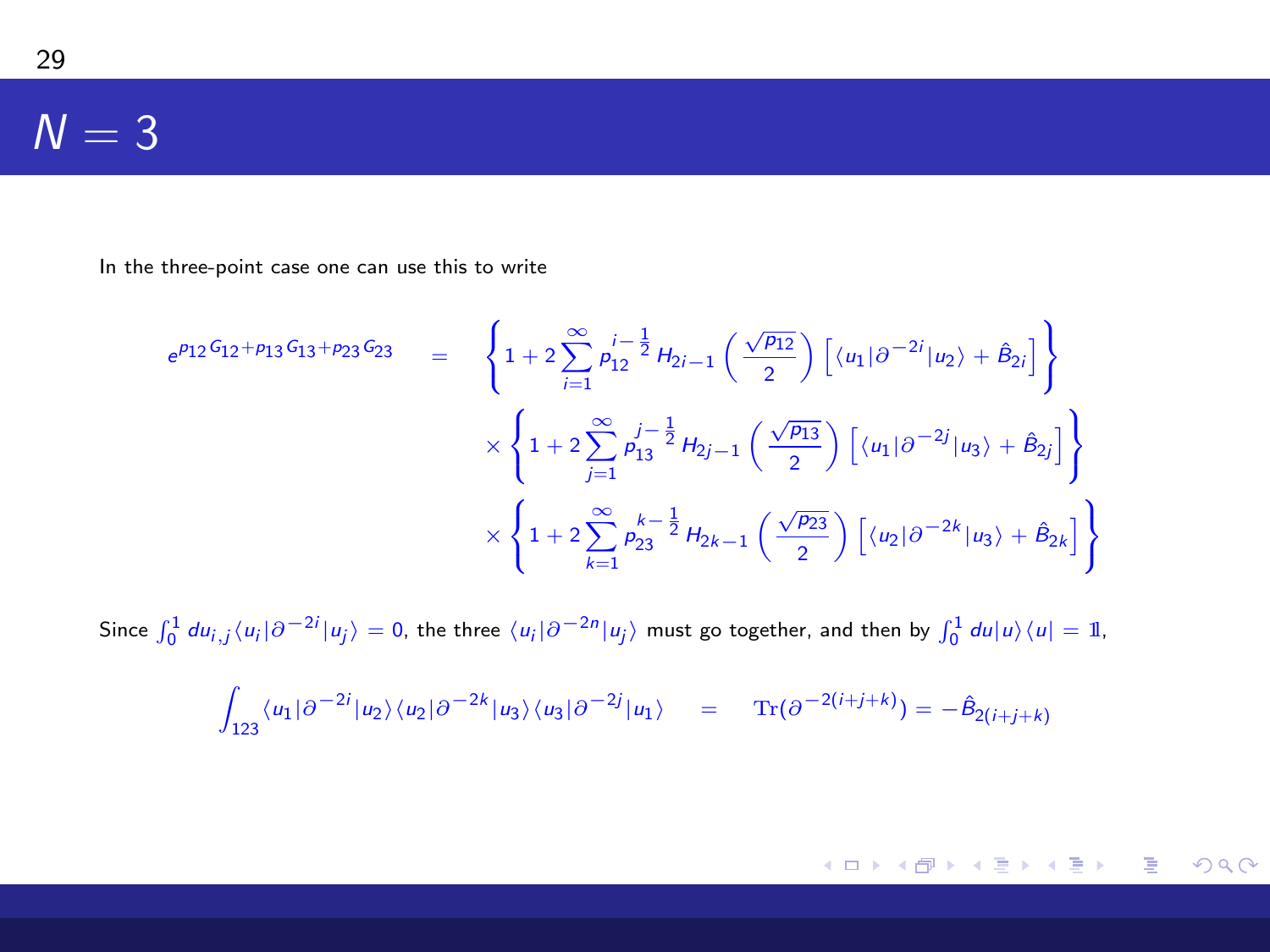#### $N = 3$  coefficients

In this way we get a closed form-expression for the  $N = 3$  coefficients,

$$
I_3(a, b, c) \equiv \int_{123} G_{12}^a G_{13}^b G_{23}^c = a! b! c! \sum_{i=\lfloor 1+a/2 \rfloor}^a \sum_{j=\lfloor 1+b/2 \rfloor}^b \sum_{k=\lfloor 1+c/2 \rfloor}^c h_i^a h_j^b h_k^c \left( \hat{B}_{2i} \hat{B}_{2j} \hat{B}_{2k} - \hat{B}_{2(i+j+k)} \right)
$$

Here we have assumed that  $a, b, c$  are all different from zero, and the coefficients  $h_i^a$  are found from the rearrangement

$$
2\sum_{i=1}^{\infty}\lambda^{i-\frac{1}{2}}H_{2i-1}\left(\frac{\sqrt{\lambda}}{2}\right)\hat{B}_{2i}=\sum_{a=1}^{\infty}\lambda^{a}\sum_{i=\lfloor 1+a/2\rfloor}^{a}h_{i}^{a}\hat{B}_{2i}
$$

From the explicit formula for the Hermite polynomials

$$
H_n(x) = n! \sum_{m=0}^{\lfloor \frac{n}{2} \rfloor} (-1)^m \frac{(2x)^{n-2m}}{m!(n-2m)!}
$$

n was

$$
h_i^a = (-1)^{a+1} \frac{2(2i-1)!}{(2i-a-1)!(2a-2i+1)!}
$$

メロトメ 御 トメ き トメ き トー

■  $2990$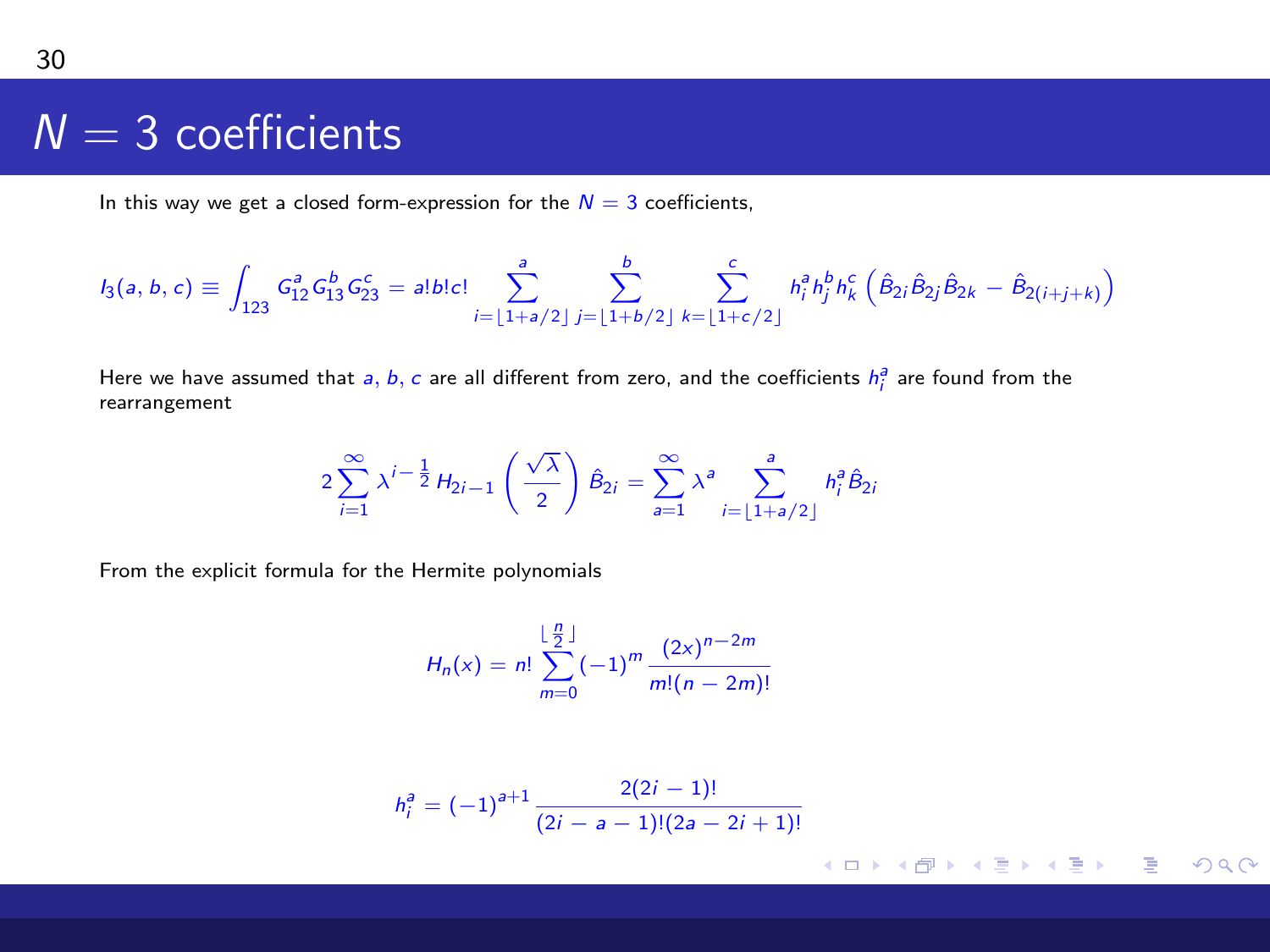#### $N = 4$

Starting from  $N = 4$ , we encounter the "cubic worldline vertex"

$$
V_3^{ijk} \equiv \int_0^1 du \langle u | \partial^{-i} | u_1 \rangle \langle u | \partial^{-j} | u_2 \rangle \langle u | \partial^{-k} | u_3 \rangle
$$

which can be eliminated by integration by parts:

$$
V_{3}^{ijk} = \int_{0}^{1} du \langle u | \partial^{-i} | u_{1} \rangle \langle u | \partial^{-j} | u_{2} \rangle \langle u | \partial^{-k} | u_{3} \rangle
$$
  
\n
$$
= \sum_{a=i}^{i+j-1} (-1)^{a} {a-1 \choose i-1} \int_{0}^{1} du \langle u | \partial^{0} | u_{1} \rangle \langle u | \partial^{-(i+j-a)} | u_{2} \rangle \langle u | \partial^{-(k+a)} | u_{3} \rangle
$$
  
\n
$$
+ \{i \leftrightarrow j, u_{1} \leftrightarrow u_{2}\}
$$
  
\n
$$
= \sum_{a=i}^{i+j-1} (-1)^{a} {a-1 \choose i-1} \left[ \langle u_{1} | \partial^{-(i+j-a)} | u_{2} \rangle \langle u_{1} | \partial^{-(k+a)} | u_{3} \rangle \right]
$$
  
\n
$$
-(-1)^{i+j-a} \int_{0}^{1} du \langle u_{2} | \partial^{-(i+j-a)} | u \rangle \langle u | \partial^{-(k+a)} | u_{3} \rangle \right] + \{i \leftrightarrow j, u_{1} \leftrightarrow u_{2}\}
$$
  
\n
$$
= \sum_{a=i}^{i+j-1} (-1)^{a} {a-1 \choose i-1} \left[ \langle u_{1} | \partial^{-(i+j-a)} | u_{2} \rangle \langle u_{1} | \partial^{-(k+a)} | u_{3} \rangle - (-1)^{i+j-a} \langle u_{2} | \partial^{-(i+j+k)} | u_{3} \rangle \right]
$$
  
\n
$$
+ \sum_{a=j}^{i+j-1} (-1)^{a} {a-1 \choose j-1} \left[ \langle u_{2} | \partial^{-(i+j-a)} | u_{1} \rangle \langle u_{2} | \partial^{-(k+a)} | u_{3} \rangle - (-1)^{i+j-a} \langle u_{1} | \partial^{-(i+j+k)} | u_{3} \rangle \right]
$$
  
\n
$$
+ \langle u_{1} | u_{2} | u_{3} \rangle + \langle u_{2} | u_{3} | u_{3} | u_{3} \rangle + \langle u_{2} | u_{3} | u_{3} | u_{3} | u_{3} \rangle + \langle u_{1} | u_{2} | u_{3} | u_{3} | u_{3} | u_{3} \rangle + \langle u_{2} | u_{3} | u_{3} | u_{3} | u_{3
$$